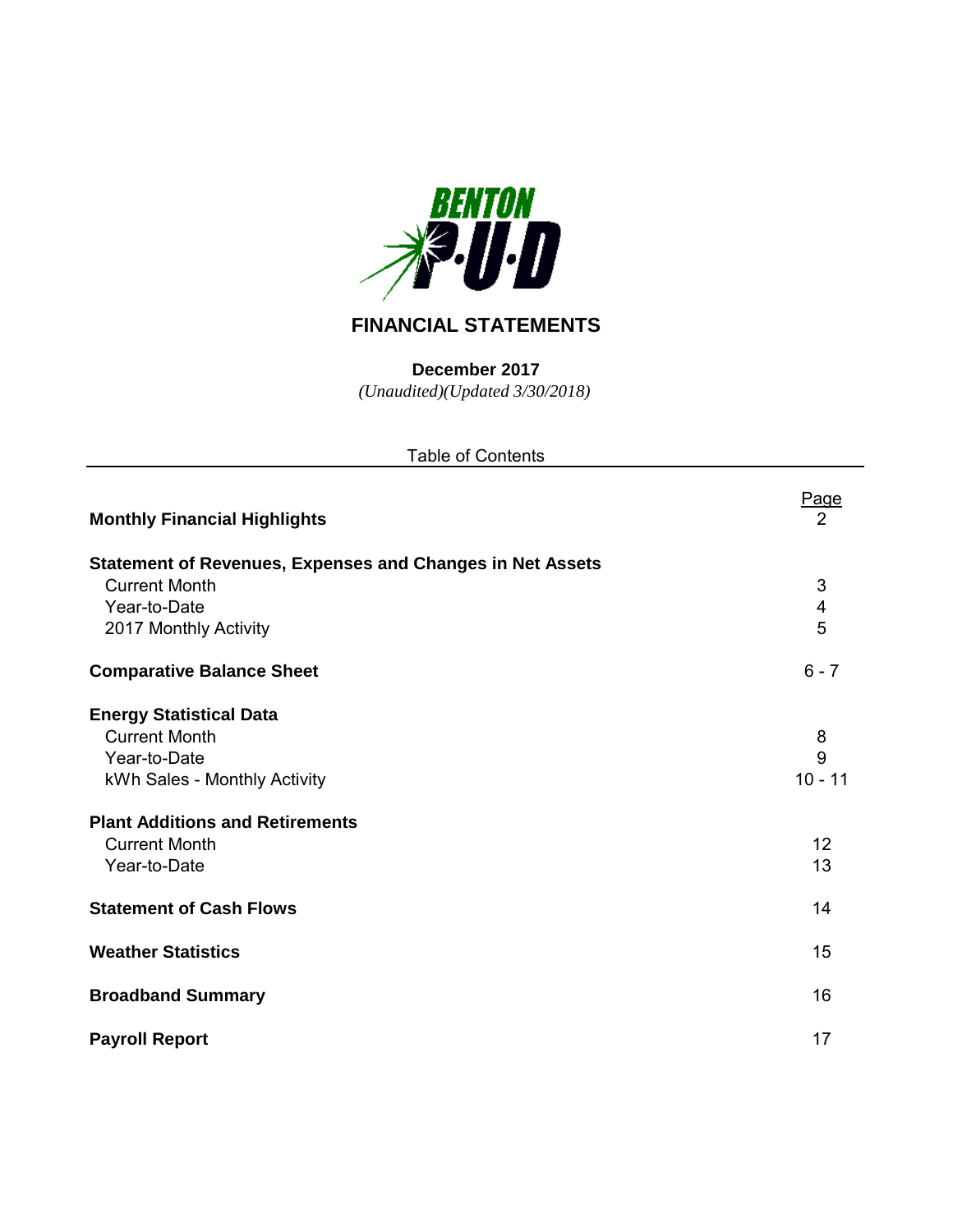

# *Financial Highlights December 2017*



Financial highlights for the month of December:

 $\triangleright$  District operations resulted in a increase in net assets of \$2.1 million for the month.

The average temperature of 30.6° was 0.5° below normal. Heating degree days were 1% above the 14 year average.

- $\triangleright$  Total retail kWh billed during December was 1% below last year.<br> $\triangleright$  Net nower supply costs were \$6.1M for the month with energy sa  $\triangleright$  Net power supply costs were \$6.1M for the month with energy sales for resale of \$1.8M and an average price of \$29 per MWh.
- $\triangleright$  November's non-power operating costs of \$1.3 million before taxes and depreciation were 30% below last year.
- Net capital expenditures were  $$1.6$  million for the month.

|                                                                                                                                           |          | (in thousands of dollars) |          |                       |         |          |          |          |                     |           |            |            |                  |                                 |                         |
|-------------------------------------------------------------------------------------------------------------------------------------------|----------|---------------------------|----------|-----------------------|---------|----------|----------|----------|---------------------|-----------|------------|------------|------------------|---------------------------------|-------------------------|
| <b>Change in Net Position</b>                                                                                                             | Jan      | Feb                       | Mar      | Apr                   | Mav     | Jun      | Jul      | Aua      | Sept <sup>(1)</sup> | Oct       | <b>Nov</b> | <b>Dec</b> | <b>Total YTD</b> | <b>Amended</b><br><b>Budget</b> | 2017<br><b>Forecast</b> |
| Actual                                                                                                                                    | \$2.016  | \$709                     | (S156)   | (\$1,268)             | \$413   | \$2.074  | \$3.436  | \$965    | (S992)              | (\$1,100) | (\$109     | \$2.131    | \$8.119          |                                 | \$6,300                 |
| <b>Budget</b>                                                                                                                             | \$729    | (\$792)                   |          | $(S1,977)$ $(S1,565)$ | \$636   | \$442    | \$2.098  | \$1,518  | \$6,358             | (\$927)   | \$730      | \$2,490    | \$8,280          | $$8,280$                        |                         |
| (1) The cumulative YTD impact of budget amendments approved at the September 26 Commission meeting are reflected in the September report. |          |                           |          |                       |         |          |          |          |                     |           |            |            |                  |                                 |                         |
|                                                                                                                                           |          |                           |          |                       |         |          |          |          |                     |           |            |            |                  | Amended                         |                         |
| <b>Net Margin</b>                                                                                                                         | Jan      | Feb                       | Mar      | Apr                   | Mav     | Jun      | Jul      | Aug      | Sept                | Oct       | Nov        | <b>Dec</b> | Total            | <b>Budget</b>                   | <b>Forecast</b>         |
| <b>Retail Revenues</b>                                                                                                                    | \$12,877 | \$10.163                  | \$7,899  | \$8,297               | \$9.644 | \$11,863 | \$13,874 | \$12,429 | \$8,990             | \$8,892   | \$9,201    | \$10.761   | \$124.889        | \$125,303                       | \$125,186               |
| Less: Net Power Costs                                                                                                                     | (7, 775) | (6, 571)                  | (5, 172) | (6,634)               | (5,874) | (6, 824) | (7,659)  | (8, 443) | (6, 853)            | (6,856)   | (6, 185)   | (6, 102)   | (80, 949)        | (80,035)                        | (81, 183)               |
| Net Margin                                                                                                                                | \$5,102  | \$3,592                   | \$2.727  | \$1,663               | \$3,770 | \$5,039  | \$6,215  | \$3,985  | \$2,137             | \$2,036   | \$3,016    | \$4,660    | \$43,940         | \$45,268                        | \$44,003                |
|                                                                                                                                           |          |                           |          |                       |         |          |          |          |                     |           |            |            |                  |                                 |                         |

|                             |         |         |            |         |         |         |       |         |             |         |            |            |              | <b>Amended</b> |
|-----------------------------|---------|---------|------------|---------|---------|---------|-------|---------|-------------|---------|------------|------------|--------------|----------------|
| <b>Net Capital Costs</b>    | Jan     | Feb     | <b>Mar</b> | Apr     | May     | Jun     | Jul   | Aug     | <b>Sept</b> | Oct     | <b>Nov</b> | <b>Dec</b> | <b>Total</b> | <b>Budget</b>  |
| Capital Expenditures        | \$766   | \$1,001 | \$1.759    | \$1,405 | \$525   | \$817   | \$717 | \$1.306 | \$607       | \$1.431 | $$1,00^*$  | \$1,891    | \$13.225     | \$16,567       |
| Less: Capital Contributions | (29)    | (11)    | (36)       | (45)    | (117)   | (246)   | (642) | (161)   | (226)       | (67)    | (147)      | (265)      | (1,991)      | (1,256)        |
| Net Capital Costs           | \$737   | \$990   | \$1,722    | \$1,360 | \$408   | \$571   | \$74  | \$1,146 | \$381       | \$1,364 | \$854      | \$1,626    | \$11.234     | $$15,311$      |
| Net Capital Budget          | \$1,065 | \$944   | \$1,486    | \$942   | \$1.139 | \$1,100 | \$959 | \$1.236 | \$2,188     | \$1,125 | 1.525      | \$1,601    | \$15,311     |                |
|                             |         |         |            |         |         |         |       |         |             |         |            |            |              |                |

| <b>Load Statistics</b>           | Jan | Feb | <b>Mar</b> | Apr | May | Jun      | Jul      | Aua          | Sept | Oct | <b>Nov</b> | Dec | <b>YTD Average II</b> | Amended  <br><b>Budget</b> |
|----------------------------------|-----|-----|------------|-----|-----|----------|----------|--------------|------|-----|------------|-----|-----------------------|----------------------------|
| / - Retail Sales (Billed)<br>aMW | 228 | 221 | 169        | 161 | 191 | 266      | 290      | 262          | 193  | 148 | 149        | 167 | 204                   | 204 II                     |
| aMW<br>/ - Sales for Resale      | 48  | 68  | 111        | 123 | 84  | --<br>ر. | E2<br>ບບ | $\sim$<br>ບປ | 42   | 39  | 76         | 85  | 70                    | 68 II                      |



\*2017 budget included a 2.9% revenue increase, the latest forecast has a revenue increase range of 2.1% to 2.5%. +Actual retail revenues in the graph above and below include unbilled revenue to match revenues with expenses.



# **December Power Resource Stack**

 *Issue date: 2/12/18*



| <b>Key Ratios</b>                   |        |
|-------------------------------------|--------|
| <b>Current Ratio</b>                | 3.75:1 |
| Debt Service Coverage (2014 Actual) | 3.38   |
| Debt Service Coverage (2015 Actual) | 2.93   |
| Debt Service Coverage (2016 Actual) | 2.91   |
| Debt Service Coverage (2017 Actual) | 3.40   |
| (includes capital contributions)    |        |

|                                            | <b>Other Statistics</b> |        |         |  |  |  |  |  |  |  |
|--------------------------------------------|-------------------------|--------|---------|--|--|--|--|--|--|--|
| Unrestricted Undesignated Reserves         | S                       | 34.4   | million |  |  |  |  |  |  |  |
| Bond Insurance Replacement (designated) \$ |                         | 2.6    | million |  |  |  |  |  |  |  |
| Power Market Volatility (designated)       | \$                      | 3.3    | million |  |  |  |  |  |  |  |
| Special Capital (designated)               | S                       | 14.1   | million |  |  |  |  |  |  |  |
| Customer Deposits (designated)             | \$                      | 1.4    | million |  |  |  |  |  |  |  |
| Bond Principal & Interest (restricted)     | \$                      | 0.9    | million |  |  |  |  |  |  |  |
| Bond Reserve Account (restricted)          | \$                      | 1.1    | million |  |  |  |  |  |  |  |
| <b>Net Utility Plant</b>                   | S                       | 125.7  | million |  |  |  |  |  |  |  |
| Long-Term Debt                             | \$                      | 61.2   | million |  |  |  |  |  |  |  |
| <b>Active Service Agreements</b>           |                         | 53,433 |         |  |  |  |  |  |  |  |
| Non-Contingent Employees                   |                         | 147.75 |         |  |  |  |  |  |  |  |
| Contingent YTD FTE's                       |                         | 4.02   |         |  |  |  |  |  |  |  |

**\$29**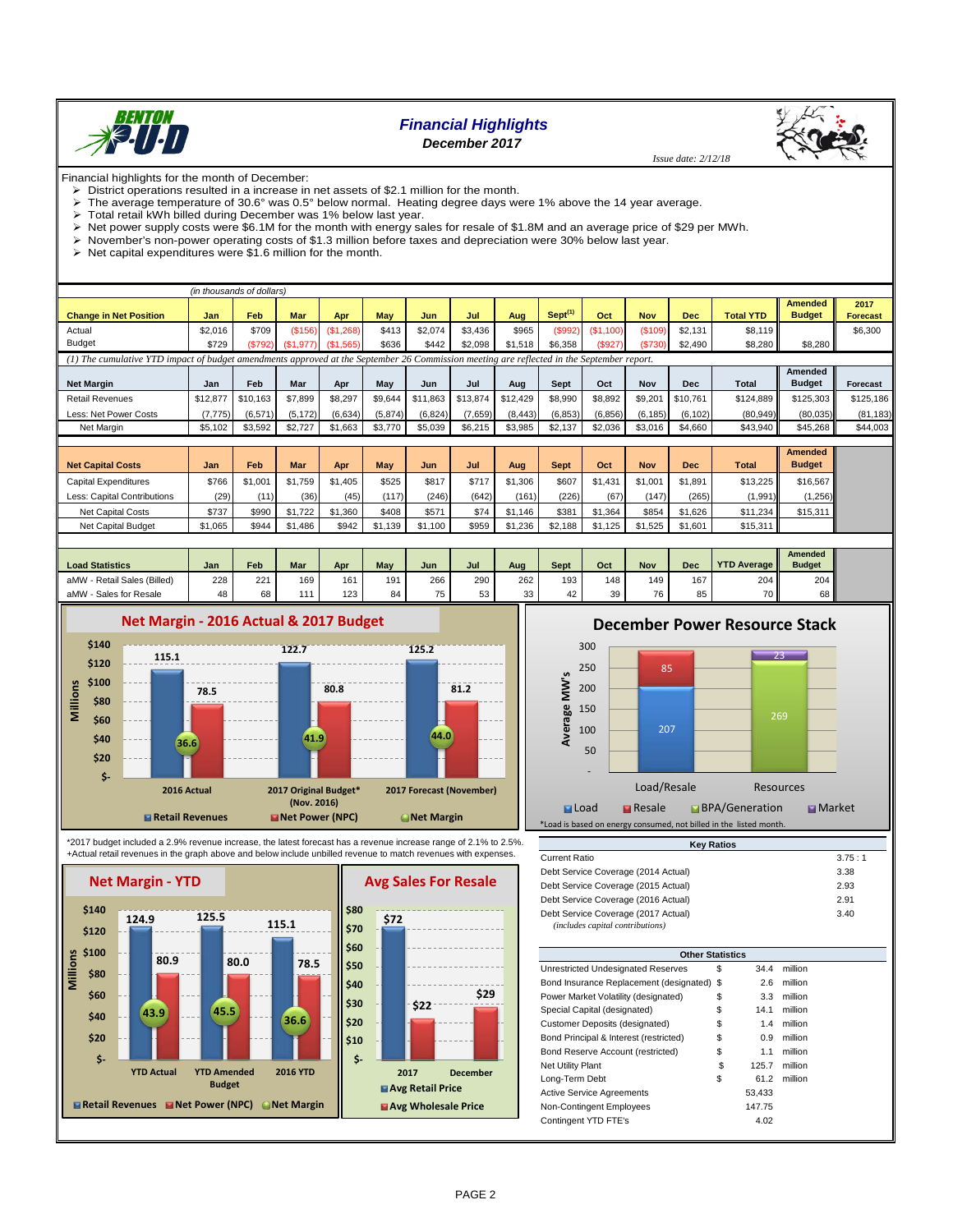#### **PUBLIC UTILITY DISTRICT NO.1 OF BENTON COUNTY STATEMENT OF REVENUES, EXPENSES, AND CHANGE IN NET POSITION DECEMBER 2017**

|                                                            | 12/31/17      |                                 |                          | 12/31/16      |                          |  |  |
|------------------------------------------------------------|---------------|---------------------------------|--------------------------|---------------|--------------------------|--|--|
|                                                            | <b>ACTUAL</b> | <b>AMENDED</b><br><b>BUDGET</b> | <b>PCT</b><br><b>VAR</b> | <b>ACTUAL</b> | <b>PCT</b><br><b>VAR</b> |  |  |
| <b>OPERATING REVENUES</b>                                  |               |                                 |                          |               |                          |  |  |
| Energy Sales - Retail                                      | 10,761,334    | 11,262,442                      | $-4%$                    | 11,464,700    | $-6%$                    |  |  |
| <b>City Occupation Taxes</b>                               | 546,428       | 599,025                         | $-9%$                    | 538,584       | 1%                       |  |  |
| <b>Bad Debt Expense</b>                                    | (17,000)      | (19, 102)                       | $-11%$                   | 94,870        | $-118%$                  |  |  |
| <b>Energy Sales for Resale</b>                             | 1,883,103     | 1,847,803                       | 2%                       | 1,270,774     | 48%                      |  |  |
| Transmission of Power for Others                           | 127,805       | 57,202                          | 123%                     | 142,138       | $-10%$                   |  |  |
| <b>Broadband Revenue</b>                                   | 181,951       | 178,393                         | 2%                       | 172,857       | 5%                       |  |  |
| <b>Other Revenue</b>                                       | (51, 853)     | 93,371                          | $-156%$                  | 36,735        | n/a                      |  |  |
| <b>TOTAL OPERATING REVENUES</b>                            | 13,431,769    | 14,019,134                      | $-4%$                    | 13,720,658    | $-2%$                    |  |  |
| <b>OPERATING EXPENSES</b>                                  |               |                                 |                          |               |                          |  |  |
| <b>Purchased Power</b>                                     | 7,144,110     | 7,061,580                       | $1\%$                    | 6,953,133     | 3%                       |  |  |
| <b>Purchased Transmission &amp; Ancillary Services</b>     | 1,073,570     | 1,099,743                       | $-2%$                    | 1,063,484     | 1%                       |  |  |
| <b>Conservation Program</b>                                | (104, 988)    | 72,773                          | n/a                      | (267, 038)    | $-61%$                   |  |  |
| <b>Total Power Supply</b>                                  | 8,112,692     | 8,234,095                       | $-1%$                    | 7,749,579     | 5%                       |  |  |
| <b>Transmission Operation &amp; Maintenance</b>            | (401)         | 59,319                          | $-101%$                  | 20,831        | $-102%$                  |  |  |
| Distribution Operation & Maintenance                       | 550,700       | 839,555                         | $-34%$                   | 825,623       | $-33%$                   |  |  |
| <b>Broadband Expense</b>                                   | 58.683        | 75.758                          | $-23%$                   | 79.596        | $-26%$                   |  |  |
| Customer Accounting, Collection & Information              | 275,618       | 522,765                         | $-47%$                   | 286,612       | $-4%$                    |  |  |
| Administrative & General                                   | 432,072       | 729,274                         | $-41%$                   | 592,411       | $-27%$                   |  |  |
| Subtotal before Taxes & Depreciation                       | 1,316,672     | 2,226,671                       | $-41%$                   | 1,805,073     | $-27%$                   |  |  |
| Taxes                                                      | 1,150,038     | 1,190,729                       | -3%                      | 1,140,434     | 1%                       |  |  |
| Depreciation & Amortization                                | 877,198       | (142, 797)                      | n/a                      | 864,839       | 1%                       |  |  |
| <b>Total Other Operating Expenses</b>                      | 3,343,908     | 3,274,603                       | 2%                       | 3,810,346     | $-12%$                   |  |  |
| <b>TOTAL OPERATING EXPENSES</b>                            | 11,456,601    | 11,508,698                      | 0%                       | 11,559,925    | $-1%$                    |  |  |
| <b>OPERATING INCOME (LOSS)</b>                             | 1,975,168     | 2,510,436                       | $-21%$                   | 2,160,733     | $-9%$                    |  |  |
| <b>NONOPERATING REVENUES &amp; EXPENSES</b>                |               |                                 |                          |               |                          |  |  |
| Interest Income                                            | 61,016        | 33,337                          | 83%                      | 33,756        | 81%                      |  |  |
| Other Income                                               | 30,626        | 31,341                          | $-2%$                    | 18,652        | 64%                      |  |  |
| Other Expense                                              |               |                                 | n/a                      |               | n/a                      |  |  |
| <b>Interest Expense</b>                                    | (242, 632)    | (235, 368)                      | 3%                       | (239, 477)    | 1%                       |  |  |
| Debt Discount/Premium Amortization & Loss on Defeased Debt | 38,127        | 35,308                          | 8%                       | 51,553        | $-26%$                   |  |  |
| MtM Gain/(Loss) on Investments                             | 2,323         | $\overline{a}$                  | n/a                      | (1,500)       | n/a                      |  |  |
| <b>TOTAL NONOPERATING REVENUES &amp; EXPENSES</b>          | (110,542)     | (135, 382)                      | -18%                     | (137, 016)    | $-19%$                   |  |  |
| INCOME (LOSS) BEFORE CAPITAL CONTRIBUTIONS                 | 1,864,626     | 2,375,054                       | $-21%$                   | 2,023,717     | >200%                    |  |  |
| <b>CAPITAL CONTRIBUTIONS</b>                               | 265,413       | 115,426                         | 130%                     | 116,476       | 128%                     |  |  |
| <b>CHANGE IN NET POSITION</b>                              | 2.130.039     | 2.490.480                       | $-14%$                   | 2.140.193     | >200%                    |  |  |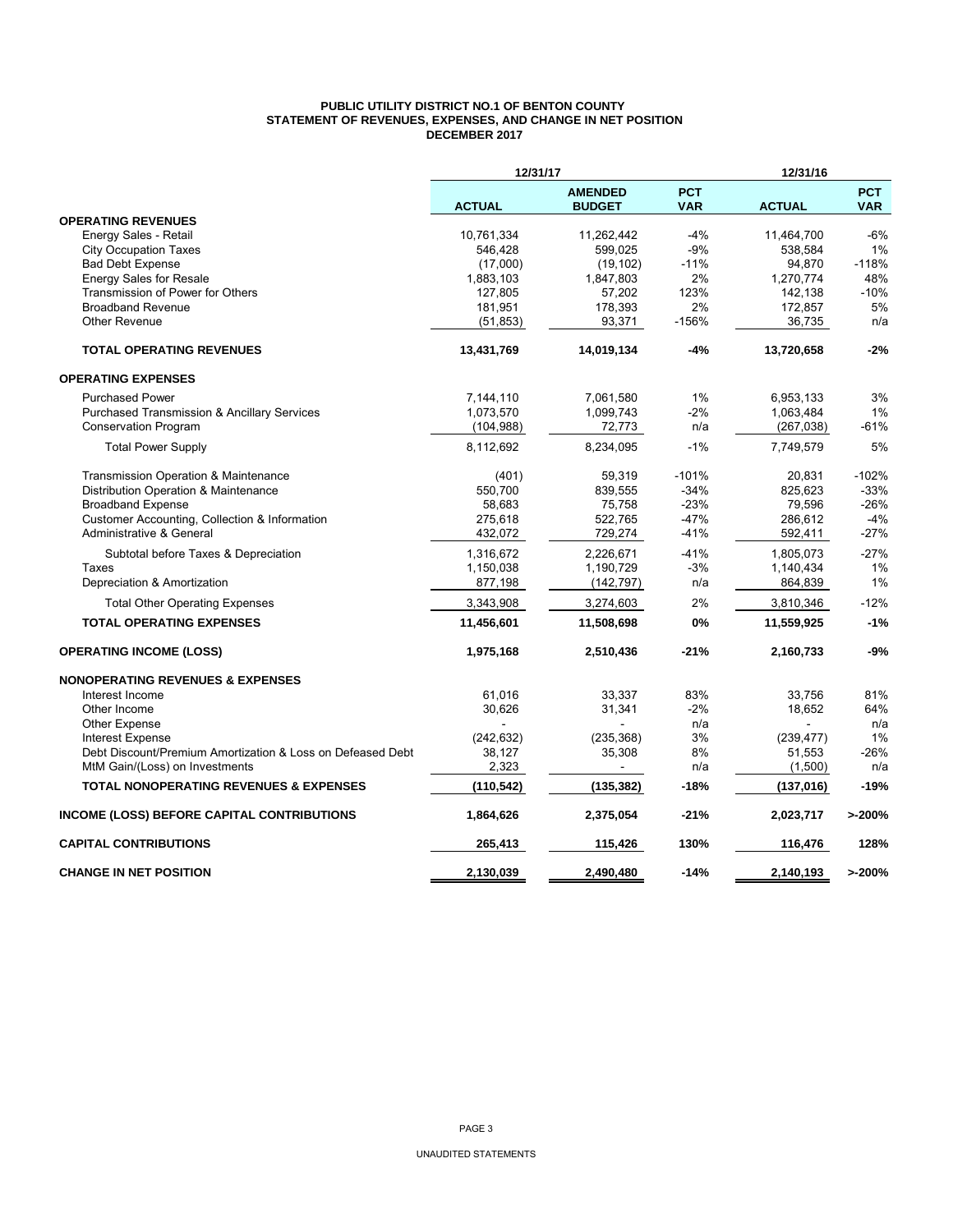#### **PUBLIC UTILITY DISTRICT NO.1 OF BENTON COUNTY STATEMENT OF REVENUES, EXPENSES, AND CHANGE IN NET POSITION YEAR TO DATE**

|                                                            | 12/31/17      |                                 |                          | 12/31/16      |                          |
|------------------------------------------------------------|---------------|---------------------------------|--------------------------|---------------|--------------------------|
|                                                            | <b>ACTUAL</b> | <b>AMENDED</b><br><b>BUDGET</b> | <b>PCT</b><br><b>VAR</b> | <b>ACTUAL</b> | <b>PCT</b><br><b>VAR</b> |
| <b>OPERATING REVENUES</b>                                  |               |                                 |                          |               |                          |
| Energy Sales - Retail                                      | 124,888,590   | 125,537,986                     | $-1%$                    | 115,083,918   | 9%                       |
| <b>City Occupation Taxes</b>                               | 6,141,836     | 6,220,267                       | $-1%$                    | 5,458,267     | 13%                      |
| <b>Bad Debt Expense</b>                                    | (219,000)     | (235,000)                       | $-7%$                    | (103, 660)    | 111%                     |
| <b>Energy Sales for Resale</b>                             | 14,542,756    | 15,230,641                      | $-5%$                    | 14,808,281    | $-2%$                    |
| Transmission of Power for Others                           | 1,284,536     | 969,232                         | 33%                      | 915,169       | 40%                      |
| <b>Broadband Revenue</b>                                   | 2,164,499     | 2,150,716                       | 1%                       | 2,046,069     | 6%                       |
| Other Revenue                                              | 1,338,934     | 1,585,951                       | $-16%$                   | 1,653,581     | $-19%$                   |
| <b>TOTAL OPERATING REVENUES</b>                            | 150,142,152   | 151,459,793                     | $-1%$                    | 139,861,625   | 7%                       |
| <b>OPERATING EXPENSES</b>                                  |               |                                 |                          |               |                          |
| <b>Purchased Power</b>                                     | 83,025,012    | 82,456,195                      | 1%                       | 80,889,012    | 3%                       |
| <b>Purchased Transmission &amp; Ancillary Services</b>     | 13,205,173    | 13,116,599                      | 1%                       | 12,997,169    | 2%                       |
| <b>Conservation Program</b>                                | 544,381       | 661,655                         | $-18%$                   | 307,114       | 77%                      |
| <b>Total Power Supply</b>                                  | 96.774.566    | 96,234,449                      | 1%                       | 94.193.295    | 3%                       |
| Transmission Operation & Maintenance                       | 199,420       | 177,831                         | 12%                      | 260,519       | $-23%$                   |
| Distribution Operation & Maintenance                       | 9.799.346     | 9.619.392                       | 2%                       | 9.029.751     | 9%                       |
| <b>Broadband Expense</b>                                   | 844,688       | 929,595                         | $-9%$                    | 931,788       | $-9%$                    |
| Customer Accounting, Collection & Information              | 3,735,097     | 4,343,909                       | $-14%$                   | 3,411,338     | 9%                       |
| Administrative & General                                   | 7,181,597     | 7,019,775                       | 2%                       | 6,331,749     | 13%                      |
| Subtotal before Taxes & Depreciation                       | 21,760,148    | 22,090,503                      | $-1%$                    | 19,965,145    | 9%                       |
| Taxes                                                      | 14,018,894    | 13,775,267                      | 2%                       | 12,630,500    | 11%                      |
| Depreciation & Amortization                                | 10,177,575    | 10,668,389                      | $-5%$                    | 12,630,490    | $-19%$                   |
| <b>Total Other Operating Expenses</b>                      | 45,956,617    | 46,534,158                      | $-1%$                    | 45,226,135    | 2%                       |
| <b>TOTAL OPERATING EXPENSES</b>                            | 142,731,183   | 142,768,607                     | 0%                       | 139,419,430   | 2%                       |
| <b>OPERATING INCOME (LOSS)</b>                             | 7,410,968     | 8,691,186                       | $-15%$                   | 442,195       | >200%                    |
| <b>NONOPERATING REVENUES &amp; EXPENSES</b>                |               |                                 |                          |               |                          |
| Interest Income                                            | 605,664       | 400,000                         | 51%                      | 325.895       | 86%                      |
| Other Income                                               | 562,073       | 376,070                         | 49%                      | 321,467       | 75%                      |
| Other Expense                                              |               |                                 | n/a                      |               | n/a                      |
| <b>Interest Expense</b>                                    | (2,910,006)   | (2,933,116)                     | $-1%$                    | (2,664,442)   | 9%                       |
| Debt Discount/Premium Amortization & Loss on Defeased Debt | 492,959       | 490,142                         | 1%                       | 143,522       | >200%                    |
| MtM Gain/(Loss) on Investments                             | (33, 130)     |                                 | n/a                      | (4, 170)      | n/a                      |
| <b>TOTAL NONOPERATING REVENUES &amp; EXPENSES</b>          | (1,282,440)   | (1,666,904)                     | -23%                     | (1,877,728)   | $-32%$                   |
| <b>INCOME (LOSS) BEFORE CAPITAL CONTRIBUTIONS</b>          | 6,128,528     | 7,024,282                       | $-13%$                   | (1, 435, 533) | >200%                    |
| <b>CAPITAL CONTRIBUTIONS</b>                               | 1,990,642     | 1,256,023                       | 58%                      | 1,164,818     | 71%                      |
| <b>CHANGE IN NET POSITION</b>                              | 8,119,170     | 8,280,305                       | $-2%$                    | (270, 715)    | >200%                    |
| TOTAL NET POSITION, BEGINNING OF YEAR                      | 116,035,853   | 111,617,453                     | 0%                       | 116,306,568   | $-2%$                    |
| TOTAL NET POSITION, END OF YEAR                            | 124,155,023   | 119,897,758                     | 0.1%                     | 116,035,853   | $-4%$                    |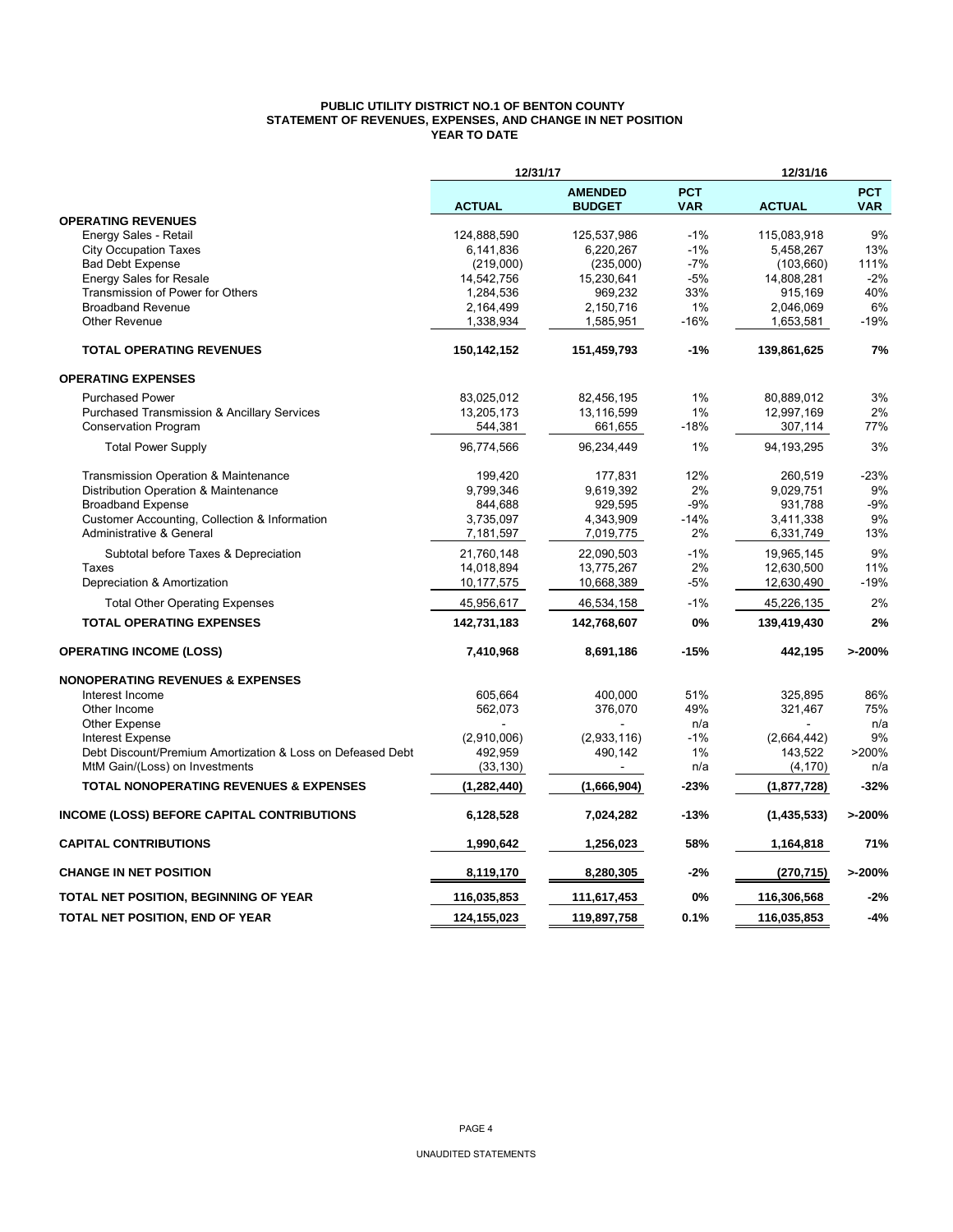#### **PUBLIC UTILITY DISTRICT NO. 1 OF BENTON COUNTY STATEMENT OF REVENUES, EXPENSES, AND CHANGE IN NET POSITION 2017 MONTHLY ACTIVITY**

|                                                        | January      | February     | <b>March</b> | <b>April</b>  | May         | June         | July         | <b>August</b> | September      | October       | <b>November</b> | <b>December</b> | <b>Total</b>               |
|--------------------------------------------------------|--------------|--------------|--------------|---------------|-------------|--------------|--------------|---------------|----------------|---------------|-----------------|-----------------|----------------------------|
| <b>OPERATING REVENUES</b>                              |              |              |              |               |             |              |              |               |                |               |                 |                 |                            |
| Energy Sales - Retail                                  | \$12,877,280 | \$10,163,012 | \$7,899,029  | \$8,296,902   | \$9,644,141 | \$11,863,388 | \$13,873,911 | \$12,428,505  | \$8,989,611    | \$8,891,718   | \$9,199,759     |                 | \$10,761,334 \$124,888,590 |
| <b>City Occupation Taxes</b>                           | 733,677      | 658,463      | 558,477      | 432,000       | 387,750     | 428,089      | 487,073      | 538,846       | 497,188        | 409,446       | 464,402         | 546,428         | 6,141,839                  |
| <b>Bad Debt Expense</b>                                | (22,000)     | (19,000)     | (17,000)     | (15,000)      | (17,000)    | (20,000)     | (23,000)     | (22,000)      | (17,000)       | (15,000)      | (15,000)        | (17,000)        | (219,000)                  |
| <b>Energy Sales for Resale</b>                         | 1,446,055    | 1,178,034    | 1,925,081    | 1,078,855     | 654,533     | 422,479      | 1,223,550    | 1,284,118     | 890,964        | 1,003,111     | 1,552,873       | 1,883,103       | 14,542,756                 |
| Transmission of Power for Others                       | 108,734      | 134,027      | 133,857      | 107,976       | 84,224      | 56,665       | 39,297       | 67,973        | 136,331        | 143,178       | 144,468         | 127,805         | 1,284,535                  |
| <b>Broadband Revenue</b>                               | 176,959      | 199,708      | 175,479      | 177,464       | 174,111     | 180,099      | 179,691      | 180,110       | 178,216        | 178,994       | 181,718         | 181,951         | 2,164,500                  |
| Other Electric Revenue                                 | 545,143      | 76,138       | 49,504       | 47,115        | 91,263      | 151,752      | 81,396       | 105,727       | 83,242         | 77,828        | 81,679          | (51, 853)       | 1,338,934                  |
| <b>TOTALOPERATING REVENUES</b>                         |              | 12,390,382   |              | 10,125,312    |             | 13,082,472   | 15,861,918   | 14,583,279    | 10,758,552     | 10,689,275    | 11,609,899      |                 | 150, 142, 154              |
|                                                        | 15,865,848   |              | 10,724,427   |               | 11,019,022  |              |              |               |                |               |                 | 13,431,768      |                            |
| <b>OPERATING EXPENSES</b>                              |              |              |              |               |             |              |              |               |                |               |                 |                 |                            |
| <b>Purchased Power</b>                                 | 8,154,138    | 6,811,765    | 6,151,081    | 6,634,660     | 5,528,725   | 6,047,450    | 7.874.465    | 8,532,191     | 6,708,266      | 6,820,481     | 6,617,680       | 7,144,110       | 83,025,012                 |
| <b>Purchased Transmission &amp; Ancillary Services</b> | 1,131,119    | 1,070,971    | 1,074,761    | 1,064,731     | 1,098,395   | 1,151,354    | 1,109,306    | 1,207,897     | 1,085,801      | 1,063,906     | 1,073,362       | 1,073,569       | 13,205,172                 |
| <b>Conservation Program</b>                            | 44,887       | 113          | 4,894        | 121,547       | (14, 192)   | 104,858      | (61, 871)    | 55,388        | 86,328         | 117,916       | 190,400         | (105, 887)      | 544,381                    |
| <b>Total Power Supply</b>                              | 9,330,144    | 7,882,849    | 7,230,736    | 7,820,938     | 6,612,928   | 7,303,662    | 8,921,900    | 9,795,476     | 7,880,395      | 8,002,303     | 7,881,442       | 8,111,792       | 96,774,565                 |
|                                                        |              |              |              |               |             |              |              |               |                |               |                 |                 |                            |
| Transmission Operation & Maintenance                   | 4,750        | 7,015        | 20,981       | 14,986        | 84,782      | 17,702       | 10,818       | 12,192        | 9,850          | 9,585         | 7,158           | (400)           | 199,419                    |
| Distribution Operation & Maintenance                   | 930,887      | 733,370      | 730,260      | 768,110       | 902,549     | 834,442      | 855,273      | 736,234       | 952,045        | 900,576       | 904,901         | 550,700         | 9,799,347                  |
| <b>Broadband Expense</b>                               | 60.533       | 84,130       | 40.023       | 31,398        | 136.068     | 65,191       | 76.247       | 64,905        | 71,749         | 114,008       | 41,754          | 58,683          | 844,689                    |
| Customer Accounting, Collection & Information          | 231,037      | 314,475      | 296,428      | 296,970       | 328,660     | 314,167      | 288,758      | 287,723       | 412,549        | 288,372       | 393,737         | 282.222         | 3,735,098                  |
| Administrative & General                               | 825,800      | 528,202      | 499,401      | 563,829       | 708,973     | 580,893      | 659,710      | 620,753       | 537,741        | 597,072       | 633,754         | 425,468         | 7,181,596                  |
| Subtotal before Taxes & Depreciation                   | 2,053,007    | 1,667,192    | 1,587,093    | 1,675,293     | 2,161,032   | 1,812,395    | 1,890,806    | 1,721,807     | 1,983,934      | 1,909,613     | 1,981,304       | 1,316,673       | 21,760,149                 |
| Taxes                                                  | 1,538,303    | 1,369,962    | 1,155,928    | 985,185       | 992,854     | 1,156,537    | 1,294,740    | 1,311,593     | 1,124,910      | 934,869       | 1,003,974       | 1,150,038       | 14,018,893                 |
| Depreciation & Amortization                            | 831.104      | 830.410      | 830.462      | 831,482       | 832.544     | 854,073      | 855,390      | 855,887       | 854,955        | 862,126       | 861,943         | 877,198         | 10,177,574                 |
|                                                        |              |              |              |               |             |              |              |               |                |               |                 |                 |                            |
| <b>Total Other Operating Expenses</b>                  | 4,422,414    | 3,867,564    | 3,573,483    | 3,491,960     | 3,986,430   | 3,823,005    | 4,040,936    | 3,889,287     | 3,963,799      | 3,706,608     | 3,847,221       | 3,343,909       | 45,956,616                 |
| <b>TOTAL OPERATING EXPENSES</b>                        | 13,752,558   | 11,750,413   | 10,804,219   | 11,312,898    | 10,599,358  | 11,126,667   | 12,962,836   | 13,684,763    | 11,844,194     | 11,708,911    | 11,728,663      | 11,455,701      | 142,731,181                |
| <b>OPERATING INCOME (LOSS)</b>                         | 2,113,290    | 639,969      | (79, 792)    | (1, 187, 586) | 419,664     | 1,955,805    | 2,899,082    | 898,516       | (1,085,642)    | (1,019,636)   | (118, 764)      | 1,976,067       | 7,410,973                  |
| <b>NONOPERATING REVENUES &amp; EXPENSES</b>            |              |              |              |               |             |              |              |               |                |               |                 |                 |                            |
| Interest Income                                        | 35,989       | 37,148       | 46,357       | 45,869        | 54,809      | 110,519      | 57,541       | 62,097        | (24, 182)      | 61,484        | 57,017          | 61,016          | 605,664                    |
| Other Income                                           | 31,346       | 221,255      | 40,024       | 18,375        | 34,521      | 31,393       | 31,344       | 34,806        | 38,665         | 18,372        | 31,346          | 30,626          | 562,073                    |
| Other Expense                                          |              |              | $\sim$       | $\sim$        | ÷.          | ÷.           | ä,           | $\sim$        | ÷,             | $\sim$        | ä,              | $\sim$          |                            |
| <b>Interest Expense</b>                                | (241, 836)   | (239, 737)   | (236, 935)   | (245, 014)    | (240.057)   | (239, 538)   | (248, 071)   | (238, 580)    | (247, 313)     | (255, 479)    | (234, 816)      | (242, 632)      | (2,910,008)                |
| Debt Discount & Expense Amortization                   | 41,348       | 41,348       | 41,348       | 41,348        | 41,348      | 41,348       | 41,348       | 41,348        | 41,348         | 41,348        | 41,348          | 38,127          | 492,955                    |
| MtM Gain/(Loss) on Investments                         | 7,420        | (2,050)      | (2,980)      | 14,580        | (14, 230)   | (71, 622)    | 12,240       | 6,030         | 59,900         | (12,660)      | (32,080)        | 2,323           | (33, 129)                  |
| Loss in Joint Ventures/Special Assessments             |              |              |              |               |             |              |              |               |                |               |                 |                 |                            |
| TOTAL NONOPERATING REV/EXP                             | (125, 733)   | 57,964       | (112, 186)   | (124, 842)    | (123, 609)  | (127, 900)   | (105, 598)   | (94, 299)     | (131, 582)     | (146, 935)    | (137, 185)      | (110, 540)      | (1, 282, 445)              |
| <b>INCOME (LOSS) BEFORE CAPITAL CONTRIBUTIONS</b>      | 1,987,557    | 697,933      | (191, 978)   | (1,312,428)   | 296,055     | 1,827,905    | 2,793,484    | 804,217       | (1,217,224)    | (1, 166, 571) | (255, 949)      | 1,865,527       | 6,128,528                  |
|                                                        |              |              |              |               |             |              |              |               |                |               |                 |                 |                            |
| <b>CAPITAL CONTRIBUTIONS</b>                           | 28.676       | 10.648       | 36.169       | 44.889        | 116,790     | 245.946      | 642.107      | 160.980       | 225.538        | 66.929        | 146.558         | 265.413         | 1.990.643                  |
| <b>CHANGE IN NET POSITION</b>                          | \$2,016,233  | \$708,581    | (\$155,809)  | (\$1,267,539) | \$412,845   | \$2,073,851  | \$3,435,591  | \$965,197     | $($ \$991,686) | (\$1,099,642) | (\$109,391)     | \$2,130,940     | \$8,119,171                |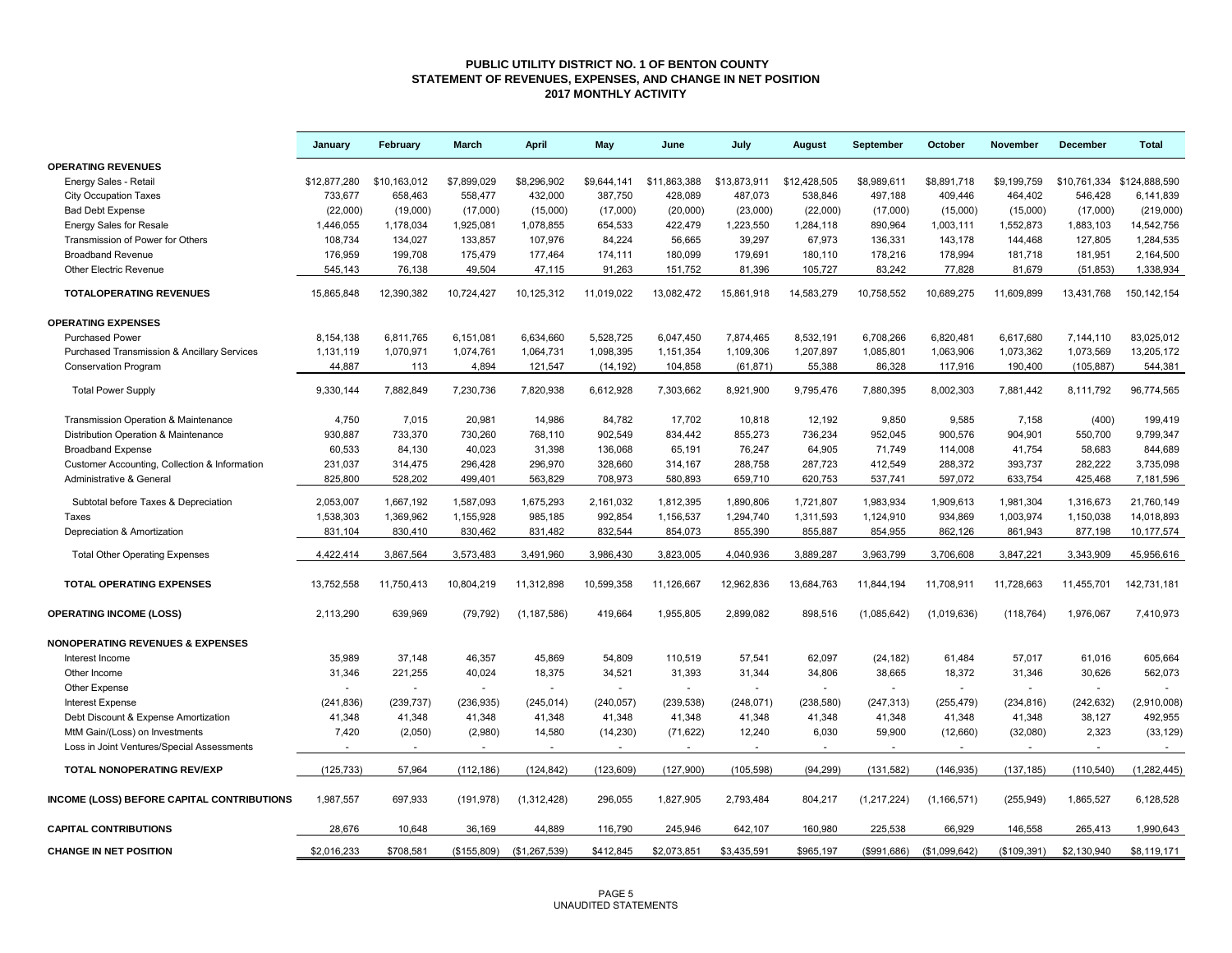# **PUBLIC UTILITY DISTRICT NO. 1 OF BENTON COUNTY COMPARATIVE STATEMENT OF NET POSITION ASSETS AND DEFERRED OUTFLOWS OF RESOURCES**

|                                                           |                 |                 | Increase/(Decrease)                     |         |
|-----------------------------------------------------------|-----------------|-----------------|-----------------------------------------|---------|
|                                                           | 12/31/2017      | 12/31/2016      | <b>Amount</b>                           | Percent |
| <b>ASSETS</b>                                             |                 |                 |                                         |         |
| <b>CURRENT ASSETS</b>                                     |                 |                 |                                         |         |
| Cash & Cash Equivalents                                   |                 |                 |                                         |         |
| Unrestricted Cash & Cash Equivalents                      | 22,770,168      | 17,711,413      | \$5,058,755                             |         |
| <b>Restricted Construction Account</b>                    |                 |                 |                                         |         |
| Investments                                               | 12,616,525      | 11,916,120      | 700,405                                 |         |
| Designated Debt Service Reserve Fund                      | 2,612,152       | 3,032,152       | (420,000)                               |         |
| Designated Power Market Voltly                            | 3,300,000       | 3,300,000       |                                         |         |
| Designated Special Capital Rsv                            | 14,108,616      | 16,863,084      | (2,754,468)                             |         |
| <b>Designated Customer Deposits</b>                       | 1,400,000       | 1,400,000       |                                         |         |
| Accounts Receivable, net                                  | 8,579,628       | 8,725,321       | (145, 693)                              |         |
| <b>BPA Prepay Receivable</b>                              | 600,000         | 600,000         |                                         |         |
| <b>Accrued Interest Receivable</b>                        | 59,654          | 32,102          | 27,552                                  |         |
| Wholesale Power Receivable                                | 1,407,401       | 870,436         | 536,965                                 |         |
| <b>Accrued Unbilled Revenue</b>                           | 4,800,000       | 5,400,000       | (600,000)                               |         |
| <b>Inventory Materials &amp; Supplies</b>                 | 5,544,372       | 5,660,665       | (116, 293)                              |         |
| Prepaid Expenses & Option Premiums                        | 491,064         | 434,673         | 56,391                                  |         |
| <b>Total Current Assets</b>                               | 78,289,580      | 75,945,966      | 2,343,614                               | 3%      |
| <b>NONCURRENT ASSETS</b>                                  |                 |                 |                                         |         |
|                                                           |                 |                 |                                         |         |
| Restricted Bond Reserve Fund                              | 1,107,865       | 1,107,865       | 0                                       |         |
| <b>Other Receivables</b>                                  | 96,778          | 96,895          | (117)                                   |         |
| <b>Preliminary Surveys</b>                                | 64,007          | 50,006          | 14,001                                  |         |
| <b>BPA Prepay Receivable</b>                              | 5,850,000       | 6,450,000       | (600,000)                               |         |
| Deferred Purchased Power Costs<br>Other Deferred Charges  | 6,877,223       | 8,391,973       | (1,514,750)<br>$\overline{\phantom{a}}$ |         |
|                                                           | 13,995,873      | 16,096,739      | (1,500,866)                             | $-13%$  |
| <b>Utility Plant</b>                                      |                 |                 |                                         |         |
| Land and Intangible Plant                                 | 3,493,642       | 3,474,032       | 19,610                                  |         |
| <b>Electric Plant in Service</b>                          | 305,931,424     | 302,719,919     | 3,211,505                               |         |
| Construction Work in Progress                             | 4,599,287       | 5,697,524       | (1,098,237)                             |         |
| <b>Accumulated Depreciation</b>                           | (188, 357, 607) | (188, 421, 330) | 63,723                                  |         |
| <b>Net Utility Plant</b>                                  | 125,666,745     | 123,470,145     | 2,196,600                               | 2%      |
| <b>Total Noncurrent Assets</b>                            | 139,662,618     | 139,566,884     | 95,734                                  | 0%      |
| <b>Total Assets</b>                                       | 217,952,198     | 215,512,850     | 2,439,348                               | 1%      |
| DEFERRED OUTFLOWS OF RESOURCES                            |                 |                 |                                         |         |
| <b>Pension Deferred Outflow</b>                           | 1,429,022       | 2,019,756       | (590, 734)                              |         |
| Accumulated Decrease in Fair Value of Hedging Derivatives | 1,122,842       | 1,919,445       | (796, 603)                              |         |
| <b>Total Deferred Outflows of Resources</b>               | 2,551,864       | 3,939,201       | (1, 371, 292)                           |         |
|                                                           |                 |                 |                                         |         |
| TOTAL ASSETS & DEFERRED OUTFLOWS OF RESOURCES             | 220,504,063     | 219,452,051     | 1,052,012                               | 0%      |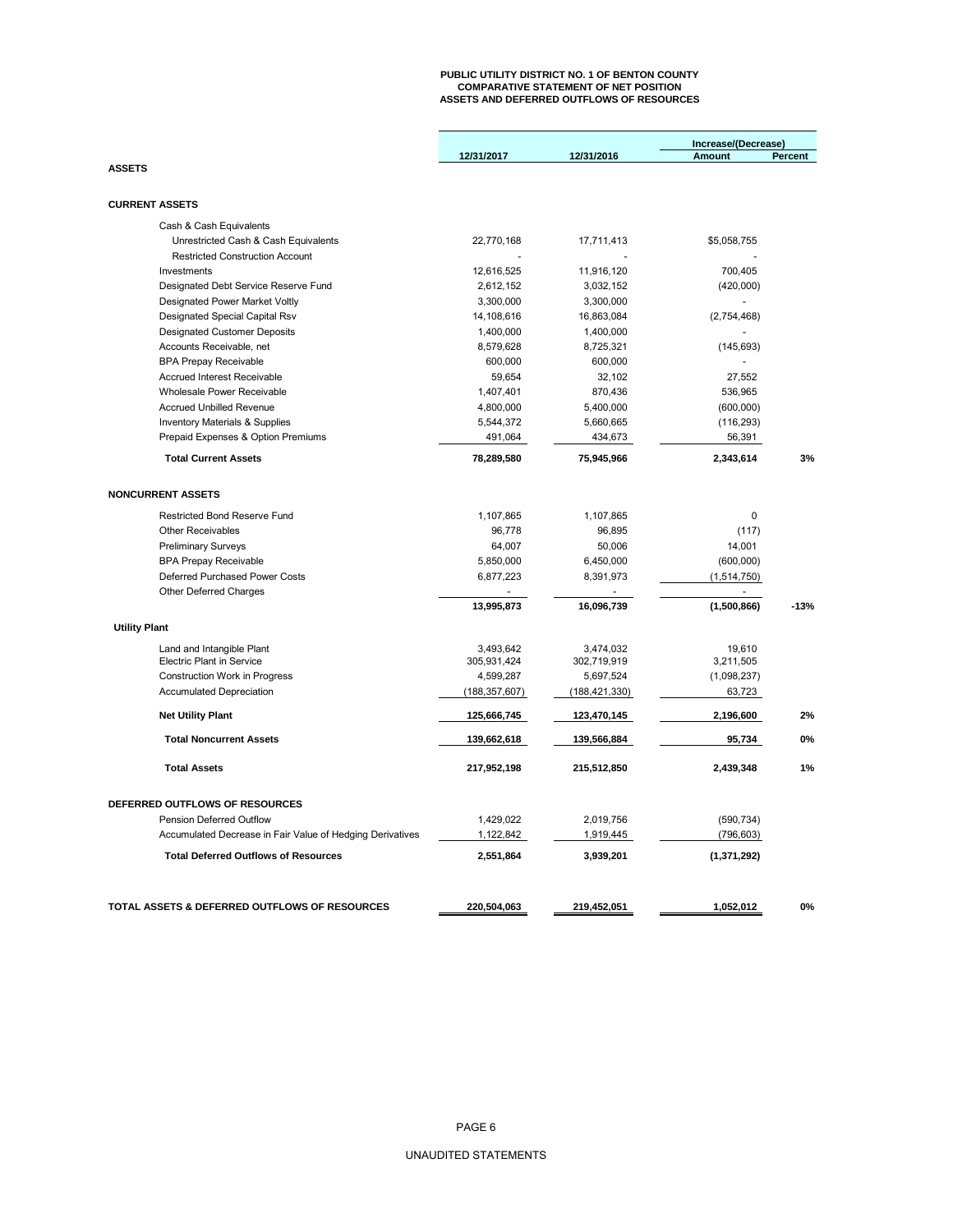# **PUBLIC UTILITY DISTRICT NO. 1 OF BENTON COUNTY COMPARATIVE STATEMENT OF NET POSITION LIABILITIES AND DEFERRED INFLOWS OF RESOURCES**

|                                                                      |             |              | Increase/(Decrease)<br>Amount<br>Percent |        |  |  |
|----------------------------------------------------------------------|-------------|--------------|------------------------------------------|--------|--|--|
| <b>LIABILITIES</b>                                                   | 12/31/2017  | 12/31/2016   |                                          |        |  |  |
|                                                                      |             |              |                                          |        |  |  |
| <b>CURRENT LIABILITIES</b>                                           |             |              |                                          |        |  |  |
| <b>Warrants Outstanding</b>                                          |             | \$0          | \$0                                      |        |  |  |
| <b>Accounts Payable</b>                                              | 9,922,995   | 10,311,190   | (388, 195)                               |        |  |  |
| <b>Customer Deposits</b>                                             | 1,667,840   | 1,477,457    | 190,383                                  |        |  |  |
| <b>Accrued Taxes Payable</b>                                         | 3,652,729   | 3,382,660    | 270,069                                  |        |  |  |
| Other Current & Accrued Liabilities                                  | 1,569,509   | 1,765,047    | (195, 538)                               |        |  |  |
| Accrued Interest Payable                                             | 491,664     | 533,772      | (42, 108)                                |        |  |  |
| Revenue Bonds, Current Portion                                       | 3,570,000   | 3,045,000    | 525,000                                  |        |  |  |
| <b>Total Current Liabilities</b>                                     | 20,874,738  | 20,515,126   | 359,612                                  | 2%     |  |  |
|                                                                      |             |              |                                          |        |  |  |
| <b>NONCURRENT LIABILITIES</b>                                        |             |              |                                          |        |  |  |
| 2010 Bond Issue                                                      | 17,345,000  | 17,345,000   |                                          |        |  |  |
| 2011 Bond Issue                                                      | 16,565,000  | 18,002,485   | (1,437,485)                              |        |  |  |
| 2016 Bond Issue                                                      | 19,425,000  | 26,402,830   | (6,977,830)                              |        |  |  |
| Unamortized Premium & Discount                                       | 4,336,311   |              | 4,336,311                                |        |  |  |
| Pension Liability                                                    | 9,884,887   | 13,019,386   | (3, 134, 499)                            |        |  |  |
| Deferred Revenue                                                     | 473,595     | 462,210      | 11,385                                   |        |  |  |
| <b>BPA Prepay Incentive Credit</b>                                   | 1,733,533   | 1,894,789    | (161, 256)                               |        |  |  |
| <b>Other Liabilities</b>                                             | 2,685,029   | 3,449,051    | (764, 022)                               |        |  |  |
| <b>Total Noncurrent Liabilities</b>                                  | 72,448,355  | 80,575,751   | 287,919                                  | $-10%$ |  |  |
| <b>Total Liabilities</b>                                             | 93,323,093  | 101,090,877  | 647,531                                  | $-8%$  |  |  |
| DEFERRED INFLOWS OF RESOURCES                                        |             |              |                                          |        |  |  |
| Unamortized Gain/(Loss) on Defeased Debt                             | 18,389      | 2,344        | 16,045                                   |        |  |  |
| Pension Deferred Inflow                                              | 1,866,603   | 245,673      | 1,620,930                                |        |  |  |
| Accumulated Increase in Fair Value of Hedging Derivatives            | 1,140,955   | 2,077,305    | (936, 350)                               |        |  |  |
| <b>Total Deferred Inflows of Resources</b>                           | 3,025,947   | 2,325,322    | 684,580                                  | 30%    |  |  |
|                                                                      |             |              |                                          |        |  |  |
| <b>NET POSITION</b>                                                  |             |              |                                          |        |  |  |
| Net Investment in Capital Assets                                     | 64,407,045  | 58,672,487   | 5,734,558                                |        |  |  |
| <b>Restricted for Debt Service</b>                                   | 1,107,865   | 1,107,865    | 0                                        |        |  |  |
| Unrestricted                                                         | 58,640,112  | 56,255,500   | 2,384,612                                |        |  |  |
| <b>Total Net Position</b>                                            | 124,155,023 | 116,035,852  | 8,119,171                                | 7%     |  |  |
| TOTAL NET POSITION, LIABILITIES AND                                  |             |              |                                          |        |  |  |
| DEFERRED INFLOWS OF RESOURCES                                        | 220,504,063 | 219,452,051  | 1,052,012                                | 0%     |  |  |
| <b>CURRENT RATIO:</b>                                                | 3.75:1      | 3.70:1       |                                          |        |  |  |
| (Current Assets / Current Liabilities)                               |             |              |                                          |        |  |  |
|                                                                      |             |              |                                          |        |  |  |
| <b>WORKING CAPITAL:</b><br>(Current Assets less Current Liabilities) | 57,414,842  | \$55,430,840 | \$1,984,002                              | 4%     |  |  |
|                                                                      |             |              |                                          |        |  |  |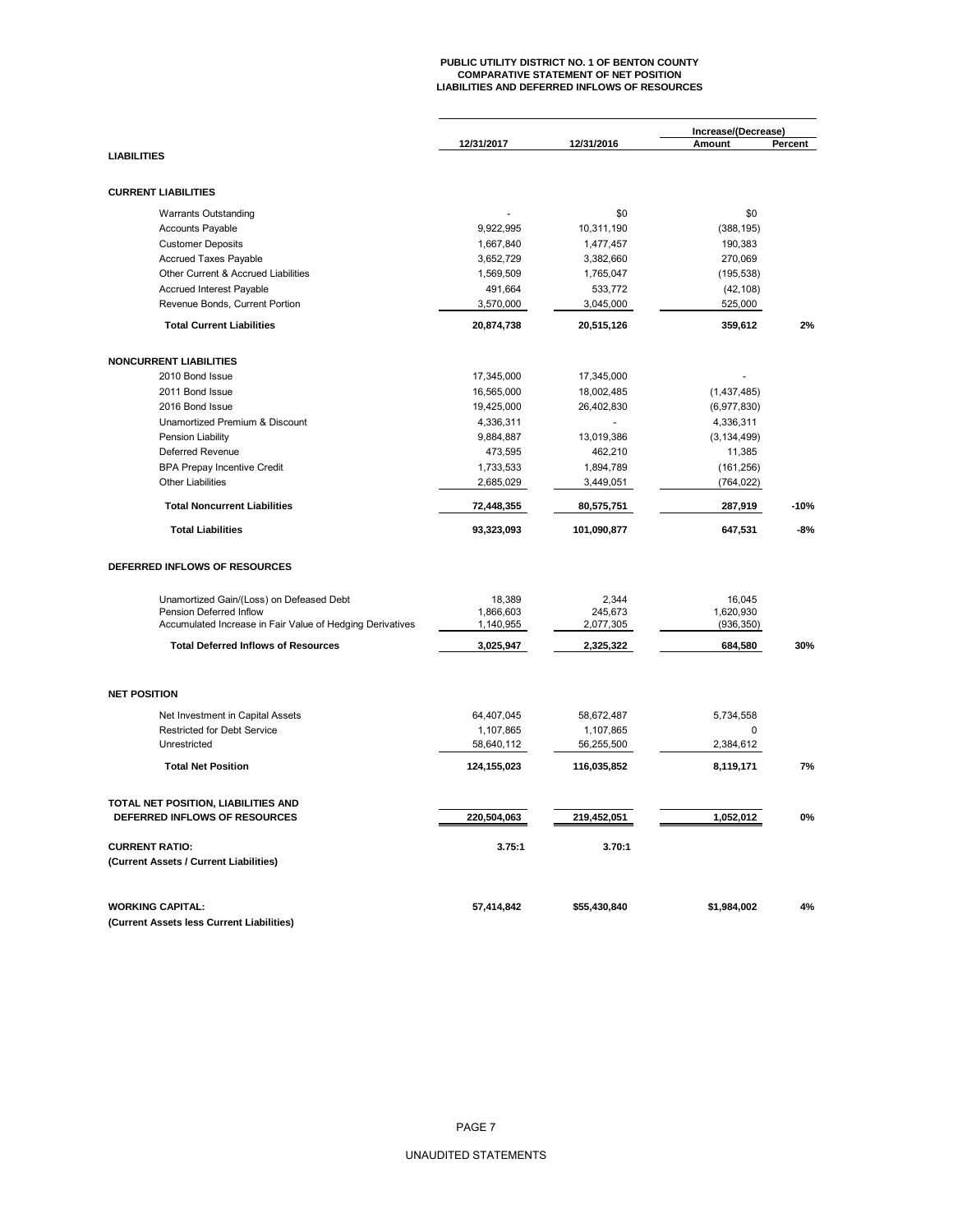#### **PUBLIC UTILITY DISTRICT NO. 1 OF BENTON COUNTY ENERGY STATISTICAL DATA CURRENT MONTH**

|                                                                                       | 12/31/2017                |                            |                  | 12/31/2016                 |                |
|---------------------------------------------------------------------------------------|---------------------------|----------------------------|------------------|----------------------------|----------------|
|                                                                                       |                           | <b>AMENDED</b>             | <b>PCT</b>       |                            | <b>PCT</b>     |
| <b>ENERGY SALES RETAIL - REVENUE</b>                                                  | <b>ACTUAL</b>             | <b>BUDGET</b>              | <b>VAR</b>       | <b>ACTUAL</b>              | <b>VAR</b>     |
| Residential                                                                           | 5,947,249                 | \$6,452,074                | $-8%$            | \$6,039,510                | $-2%$          |
| <b>Small General Service</b>                                                          | 790,577                   | 790,597                    | 0%               | 776,038                    | 2%             |
| Medium General Service                                                                | 1,116,835                 | 1,140,489                  | $-2%$            | 1,114,092                  | 0%             |
| Large General Service                                                                 | 1,214,294                 | 1,164,854                  | 4%               | 1,210,028                  | 0%             |
| Large Industrial<br>Small Irrigation                                                  | 313,153<br>6,400          | 276,880<br>$\mathbf 0$     | 13%<br>>200%     | 254,792<br>1               | 23%<br>>200%   |
| Large Irrigation                                                                      | 116,034                   | 122,639                    | $-5%$            | 14,085                     | >200%          |
| <b>Street Lights</b>                                                                  | 17,792                    | 74,628                     | $-76%$           | 17,489                     | 2%             |
| <b>Security Lights</b>                                                                | 22,554                    | 23,792                     | $-5%$            | 22,484                     | 0%             |
| <b>Unmetered Accounts</b>                                                             | 16,446                    | 16,489                     | 0%               | 16,182                     | 2%             |
| <b>Billed Revenues Before Taxes &amp; Unbilled Revenue</b><br><b>Unbilled Revenue</b> | \$9,561,334<br>1,200,000  | \$10,062,441<br>1,200,000  | $-5%$<br>0%      | \$9,464,701<br>2,000,000   | 1%<br>-40%     |
| <b>Energy Sales Retail Subtotal</b>                                                   | \$10,761,334              | \$11,262,441               | $-4%$            | \$11,464,701               | $-6%$          |
| <b>City Occupation Taxes</b>                                                          | 546,428                   | 599,025                    | $-9%$            | 538,584                    | 1%             |
| Bad Debt Expense (reduced from 0.18% to 0.16% of retail sales in Jan 2017)            | (17,000)                  | (19, 102)                  | -11%             | 94,870                     | $-118%$        |
| <b>TOTAL SALES - REVENUE</b>                                                          | \$11,290,762              | \$11,842,364               | -5%              | \$12,098,155               | -7%            |
| <b>ENERGY SALES RETAIL - kWh</b>                                                      |                           |                            |                  |                            |                |
| Residential                                                                           | 72,704,997                | 78,257,167                 | $-7%$            | 75,018,157                 | $-3%$          |
| <b>Small General Service</b>                                                          | 10,819,539                | 10,730,935                 | 1%               | 10,807,220                 | 0%             |
| <b>Medium General Service</b>                                                         | 15,264,344                | 15,486,882                 | $-1%$            | 15,377,852                 | $-1%$          |
| Large General Service<br>Large Industrial                                             | 18,503,509<br>6,154,920   | 17,582,611<br>5,218,417    | 5%<br>18%        | 18,495,415<br>4,774,520    | 0%<br>29%      |
| Small Irrigation                                                                      | 43,802                    | 1                          | >200%            | 4                          | >200%          |
| Large Irrigation                                                                      | 281,800                   | 256,622                    | 10%              | 238,007                    | 18%            |
| <b>Street Lights</b>                                                                  | 211,046                   | 216,477                    | $-3%$            | 211,349                    | 0%             |
| <b>Security Lights</b>                                                                | 90,659                    | 108,269                    | $-16%$           | 101,108                    | $-10%$         |
| <b>Unmetered Accounts</b>                                                             | 252,929                   | 252,370                    | 0%               | 254,365                    | $-1%$          |
| <b>TOTAL kWh BILLED</b>                                                               | 124,327,545               | 128,109,754                | $-3%$            | 125,277,997                | $-1%$          |
| <b>NET POWER COST</b>                                                                 |                           |                            |                  |                            |                |
| <b>BPA Power Costs</b>                                                                |                           |                            |                  |                            |                |
| Slice<br><b>Block</b>                                                                 | \$2,734,085<br>2,120,838  | \$2,884,502<br>2,159,287   | $-5%$<br>$-2%$   | \$2,764,078<br>2,153,032   | $-1%$<br>$-1%$ |
| Subtotal                                                                              | 4,854,923                 | 5,043,789                  | $-4%$            | 4,917,110                  | $-1%$          |
| <b>Other Power Purchases</b>                                                          | 865,421                   | 1,016,564                  | $-15%$           | 1,077,554                  | $-20%$         |
| Frederickson                                                                          | 1,423,766                 | 1,001,227                  | 42%              | 958,468                    | 49%            |
| Transmission                                                                          | 1,881,159                 | 2,603,750                  | $-28%$           | 765,659                    | 146%           |
| Ancillary                                                                             | (807, 589)                | (1,504,007)                | $-46%$           | 297,825                    | $> -200%$      |
| <b>Conservation Program</b>                                                           | (104, 988)                | 72,773 >-200%              |                  | (267, 038)                 | -61%           |
| <b>Gross Power Costs</b><br>Less Sales for Resale-Energy                              | 8,112,692<br>(1,799,185)  | 8,234,096<br>(1, 847, 803) | $-1%$<br>$-3%$   | 7,749,578<br>(1,083,782)   | 5%<br>66%      |
| Less Sales for Resale-Gas                                                             | (83,919)                  |                            | n/a              | (186, 992)                 | -55%           |
| Less Transmission of Power for Others                                                 | (127, 805)                | (57, 202)                  | 123%             | (142, 138)                 | $-10%$         |
| <b>NET POWER COSTS</b>                                                                | \$6,101,783               | \$6,329,091                | $-4%$            | \$6,336,666                | -4%            |
| <b>NET POWER - kWh</b>                                                                |                           |                            |                  |                            |                |
| <b>BPA Power</b>                                                                      |                           |                            |                  |                            |                |
| Slice                                                                                 | 97,621,000                | 111,851,930                | $-13%$           | 97,116,000                 | 1%             |
| <b>Block</b><br>Subtotal                                                              | 72,318,000<br>169,939,000 | 72,642,245<br>184,494,175  | 0%<br>$-8%$      | 74,262,000<br>171,378,000  | -3%<br>$-1%$   |
| Other Power Purchases                                                                 | 20,381,000                | 5,534,275                  | >200%            | 19,334,000                 | 5%             |
| Frederickson                                                                          | 26,412,000                |                            | n/a              | 8,236,000                  | >200%          |
| Gross Power kWh                                                                       | 216,732,000               | 190,028,450                | 14%              | 198,948,000                | 9%             |
| Less Sales for Resale                                                                 | (63, 111, 000)            | (49, 187, 473)             | 28%              | (35,965,000)               | 75%            |
| Less Transmission Losses/Imbalance<br><b>NET POWER - kWh</b>                          | 501.000<br>154,122,000    | (2,741,898)<br>138,099,079 | $-118%$<br>12%   | (1,904,000)<br>161,079,000 | $-126%$<br>-4% |
|                                                                                       |                           |                            |                  |                            |                |
| <b>COST PER MWh: (dollars)</b>                                                        |                           |                            |                  |                            |                |
| Gross Power Cost (average)<br>Net Power Cost                                          | \$37.43<br>\$39.59        | \$43.33<br>\$45.83         | $-14%$<br>$-14%$ | \$38.95<br>\$39.34         | -4%<br>1%      |
| <b>BPA Power Cost</b>                                                                 | \$28.57                   | \$27.34                    | 4%               | \$28.69                    | 0%             |
| Sales for Resale                                                                      | \$28.51                   | \$40.32                    | $-29%$           | \$30.13                    | -5%            |
| <b>ACTIVE SERVICE LOCATIONS:*</b>                                                     |                           |                            |                  |                            |                |
| Residential                                                                           | 44,177                    |                            |                  | 43,574                     | 1%             |
| <b>Small General Service</b>                                                          | 5,011                     |                            |                  | 4,949                      | 1%             |
| Medium General Service                                                                | 785                       |                            |                  | 775                        | 1%             |
| Large General Service                                                                 | 160                       |                            |                  | 160                        | 0%             |
| Large Industrial                                                                      | 5<br>546                  |                            |                  | 5<br>556                   | 0%             |
| Small Irrigation<br>Large Irrigation                                                  | 433                       |                            |                  | 230                        | $-2%$<br>88%   |
| <b>Street Lights</b>                                                                  | 9                         |                            |                  | 9                          | 0%             |
| <b>Security Lights</b>                                                                | 1,929                     |                            |                  | 1,473                      | 31%            |
| <b>Unmetered Accounts</b>                                                             | 378                       |                            |                  | 366                        | 3%             |
| TOTAL                                                                                 | 53,433                    |                            |                  | 52,097                     | 3%             |

\*Due to implementation of a new Customer Information System in March 2017, active service locations are being reported. Prior to this change, service<br>agreements were being reported which could have multiple service locati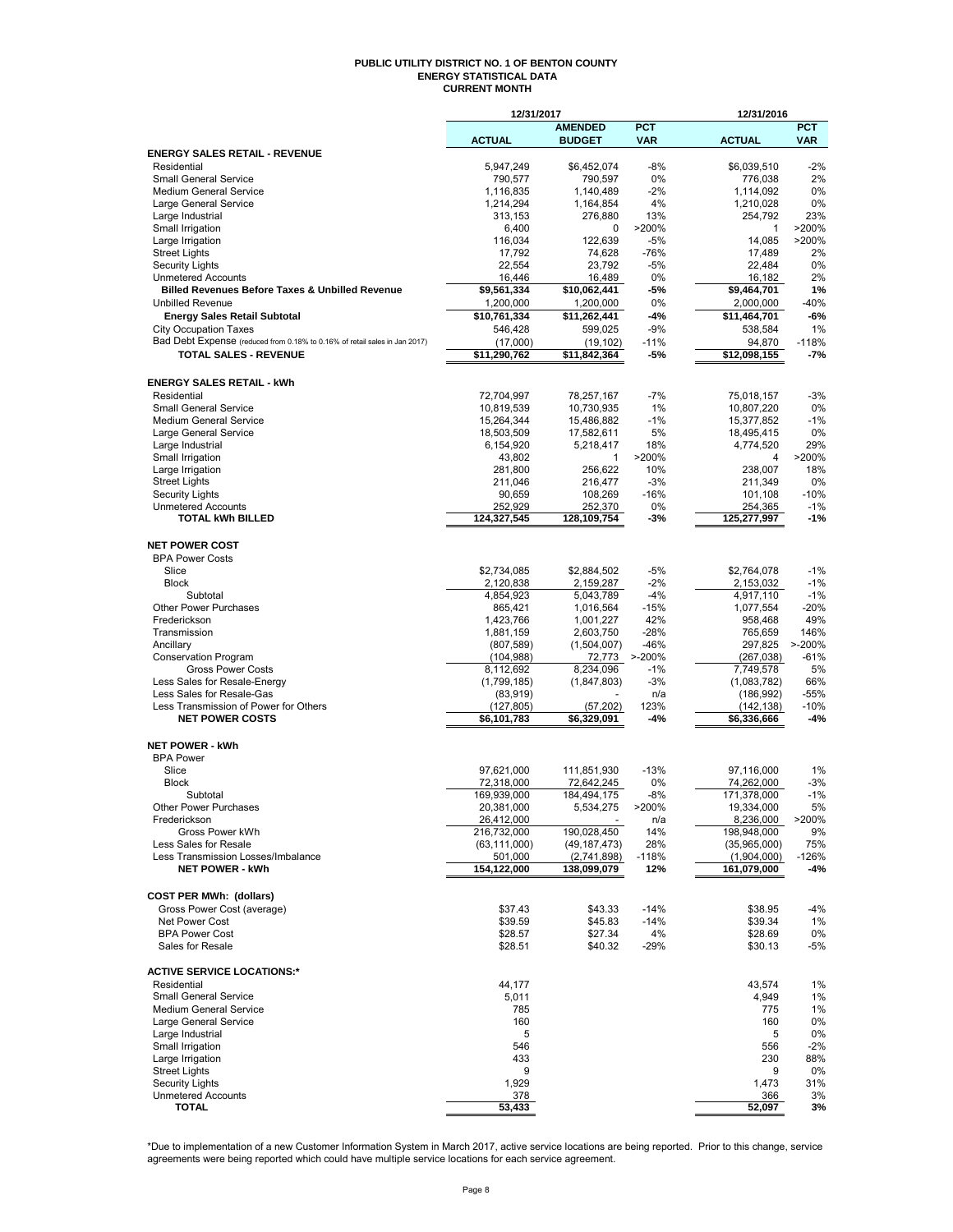#### **PUBLIC UTILITY DISTRICT NO. 1 OF BENTON COUNTY ENERGY STATISTICAL DATA YEAR TO DATE**

|                                                                            | 12/31/2017                   |                            |              | 12/31/2016                 |            |  |  |
|----------------------------------------------------------------------------|------------------------------|----------------------------|--------------|----------------------------|------------|--|--|
|                                                                            |                              | <b>AMENDED</b>             | <b>PCT</b>   |                            | <b>PCT</b> |  |  |
|                                                                            | <b>ACTUAL</b>                | <b>BUDGET</b>              | <b>VAR</b>   | <b>ACTUAL</b>              | VAR        |  |  |
| <b>ENERGY SALES RETAIL - REVENUE</b>                                       |                              |                            |              |                            |            |  |  |
| Residential<br><b>Small General Service</b>                                | 62,861,290<br>9,341,570      | \$62,504,391<br>9,263,827  | 1%<br>1%     | \$53,642,127<br>8,519,218  | 17%<br>10% |  |  |
| Medium General Service                                                     | 12,932,746                   | 13,062,154                 | -1%          | 12,129,162                 | 7%         |  |  |
| Large General Service                                                      | 14,416,070                   | 14,396,181                 | 0%           | 13,574,941                 | 6%         |  |  |
| Large Industrial                                                           | 3,439,636                    | 3,348,740                  | 3%           | 3,214,296                  | 7%         |  |  |
| Small Irrigation                                                           | 913,335                      | 960,234                    | $-5%$        | 986,756                    | $-7%$      |  |  |
| Large Irrigation                                                           | 20,911,197                   | 21,273,360                 | $-2%$        | 21,360,946                 | -2%        |  |  |
| <b>Street Lights</b>                                                       | 210,403                      | 266,772                    | $-21%$       | 208,373                    | 1%         |  |  |
| <b>Security Lights</b>                                                     | 267,554                      | 269,226                    | $-1%$        | 262,453                    | 2%         |  |  |
| <b>Unmetered Accounts</b>                                                  | 194,801                      | 194,331                    | 0%           | 185,648                    | 5%         |  |  |
| <b>Billed Revenues Before Taxes &amp; Unbilled Revenue</b>                 | \$125,488,602                | \$125,539,214              | 0%           | \$114,083,920              | 10%        |  |  |
| <b>Unbilled Revenue</b>                                                    | (600,000)                    | (600,000)                  | 0%           | 1,000,000                  | $-160%$    |  |  |
| <b>Energy Sales Retail Subtotal</b>                                        | \$124,888,602                | \$124,939,214              | 0%           | \$115,083,920              | 9%         |  |  |
| <b>City Occupation Taxes</b>                                               | 6,141,835                    | 6,220,266                  | -1%          | 5,458,267                  | 13%        |  |  |
| Bad Debt Expense (reduced from 0.18% to 0.16% of retail sales in Jan 2017) | (219,000)                    | (235,000)                  | $-7%$        | (103, 660)                 | 111%       |  |  |
| <b>TOTAL SALES - REVENUE</b>                                               | \$130,811,437                | \$130,924,480              | 0%           | \$120,438,527              | 9%         |  |  |
|                                                                            |                              |                            |              |                            |            |  |  |
| <b>ENERGY SALES RETAIL - kWh</b>                                           |                              |                            |              |                            |            |  |  |
| Residential                                                                | 759,633,907                  | 757,217,970                | 0%           | 661,741,688                | 15%        |  |  |
| <b>Small General Service</b><br><b>Medium General Service</b>              | 129,054,006                  | 128,354,098                | 1%           | 121,868,245                | 6%         |  |  |
| Large General Service                                                      | 186, 155, 255<br>230,674,409 | 186,604,888<br>228,542,618 | 0%<br>1%     | 180,466,703<br>223,267,919 | 3%<br>3%   |  |  |
| Large Industrial                                                           | 67,084,110                   | 65,019,971                 | 3%           | 64,612,251                 | 4%         |  |  |
| Small Irrigation                                                           | 13,754,354                   | 13,939,206                 | $-1%$        | 15,597,288                 | $-12%$     |  |  |
| Large Irrigation                                                           | 392,050,824                  | 404,798,754                | $-3%$        | 419,588,399                | $-7%$      |  |  |
| <b>Street Lights</b>                                                       | 2,534,782                    | 2,555,751                  | $-1%$        | 2,589,142                  | $-2%$      |  |  |
| <b>Security Lights</b>                                                     | 1,112,118                    | 1,182,578                  | -6%          | 1,263,262                  | $-12%$     |  |  |
| <b>Unmetered Accounts</b>                                                  | 3,044,405                    | 3,040,189                  | 0%           | 3,082,980                  | $-1%$      |  |  |
| <b>TOTAL kWh BILLED</b>                                                    | 1,785,098,170                | 1,791,256,022              | 0%           | 1,694,077,877              | 5%         |  |  |
|                                                                            |                              |                            |              |                            |            |  |  |
| <b>NET POWER COST</b>                                                      |                              |                            |              |                            |            |  |  |
| <b>BPA Power Costs</b>                                                     |                              |                            |              |                            |            |  |  |
| Slice                                                                      | \$33,620,790                 | \$33,904,897               | $-1%$        | \$33,793,899               | $-1%$      |  |  |
| <b>Block</b>                                                               | 25,311,648                   | 25,613,042                 | $-1%$        | 24,969,742                 | 1%         |  |  |
| Subtotal                                                                   | \$58,932,438                 | \$59,517,940               | $-1%$        | \$58,763,641               | 0%         |  |  |
| <b>Other Power Purchases</b>                                               | 10,993,954                   | 9,274,215                  | 19%          | 9,214,549                  | 19%        |  |  |
| Frederickson                                                               | 13,098,621                   | 13,664,032                 | $-4%$        | 12,910,822                 | 1%         |  |  |
| Transmission                                                               | 11,209,072                   | 11,013,094                 | 2%           | 9,115,578                  | 23%        |  |  |
| Ancillary                                                                  | 1,996,101                    | 2,103,505                  | -5%          | 3,881,591                  | -49%       |  |  |
| Generation                                                                 |                              |                            | n/a          |                            | n/a<br>78% |  |  |
| <b>Conservation Program</b><br><b>Gross Power Costs</b>                    | 546,180<br>\$96,776,366      | 661,654<br>\$96,234,440    | $-17%$<br>1% | 307,114<br>\$94,193,295    | 3%         |  |  |
| Less Sales for Resale-Energy                                               | (13, 547, 158)               | (15, 230, 640)             | $-11%$       | (13,796,840)               | $-2%$      |  |  |
| Less Sales for Resale-Gas                                                  | (995, 599)                   |                            | n/a          | (1,011,441)                | $-2%$      |  |  |
| Less Transmission of Power for Others                                      | (1, 284, 535)                | (969, 232)                 | 33%          | (915, 169)                 | 40%        |  |  |
| <b>NET POWER COSTS</b>                                                     | \$80,949,074                 | \$80,034,568               | 1%           | \$78,469,845               | 3%         |  |  |
|                                                                            |                              |                            |              |                            |            |  |  |
| <b>NET POWER - kWh</b>                                                     |                              |                            |              |                            |            |  |  |
| <b>BPA Power</b>                                                           |                              |                            |              |                            |            |  |  |
| Slice                                                                      | 1,142,594,000                | 1,209,835,283              | -6%          | 1,065,103,000              | 7%         |  |  |
| <b>Block</b>                                                               | 910,334,000                  | 911,267,309                | 0%           | 909,146,000                | 0%         |  |  |
| Subtotal                                                                   | 2,052,928,000                | 2,121,102,592              | -3%          | 1,974,249,000              | 4%         |  |  |
| <b>Other Power Purchases</b>                                               | 250, 137, 000                | 203,579,085                | 23%          | 223,876,000                | 12%        |  |  |
| Frederickson                                                               | 180,296,000                  | 138,906,000                | 30%          | 165,185,000                | 9%         |  |  |
| Gross Power kWh                                                            | 2,483,361,000                | 2,463,587,677              | 1%           | 2,363,310,000              | 5%         |  |  |
| Less Sales for Resale                                                      | (609, 721, 000)              | (598, 195, 612)            | 2%           | (576, 289, 000)            | 6%         |  |  |
| Less Transmission Losses/Imbalance                                         | (26, 100, 000)               | (31, 332, 209)             | $-17%$       | (27, 492, 000)             | -5%        |  |  |
| <b>NET POWER - kWh</b>                                                     | 1,847,540,000                | 1,834,059,856              | 1%           | 1,759,529,000              | 5%         |  |  |
|                                                                            |                              |                            |              |                            |            |  |  |
| <b>COST PER MWh: (dollars)</b>                                             |                              |                            |              |                            |            |  |  |
| Gross Power Cost (average)                                                 | \$38.97                      | \$39.06                    | 0%           | \$39.86                    | -2%        |  |  |
| Net Power Cost                                                             | \$43.81                      | \$43.64                    | 0%           | \$44.60                    | -2%        |  |  |
| <b>BPA Power Cost</b>                                                      | \$28.71                      | \$28.06                    | 2%           | \$29.77                    | -4%        |  |  |
| Sales for Resale                                                           | \$22.22                      | \$24.96                    | $-11%$       | \$23.94                    | -7%        |  |  |
| <b>AVERAGE ACTIVE SERVICE LOCATIONS:*</b>                                  |                              |                            |              |                            |            |  |  |
| Residential                                                                | 43.870                       |                            |              | 43,157                     | 2%         |  |  |
| <b>Small General Service</b>                                               | 4,977                        |                            |              | 4,915                      | 1%         |  |  |
| Medium General Service                                                     | 782                          |                            |              | 768                        | 2%         |  |  |
| Large General Service                                                      | 160                          |                            |              | 157                        | 2%         |  |  |
| Large Industrial                                                           | 5                            |                            |              | 5                          | 0%         |  |  |
| Small Irrigation                                                           | 557                          |                            |              | 558                        | 0%         |  |  |
| Large Irrigation                                                           | 430                          |                            |              | 233                        | 85%        |  |  |
| <b>Street Lights</b>                                                       | 9                            |                            |              | 9                          | 0%         |  |  |
| <b>Security Lights</b>                                                     | 1,943                        |                            |              | 1,476                      | 32%        |  |  |
| <b>Unmetered Accounts</b>                                                  | 378                          |                            |              | 365                        | 4%         |  |  |
| TOTAL                                                                      | 53,109                       |                            |              | 51,643                     | 3%         |  |  |

\*Due to implementation of a new Customer Information System in March 2017, active service locations are being reported. Prior to this change, service<br>agreements were being reported which could have multiple service locati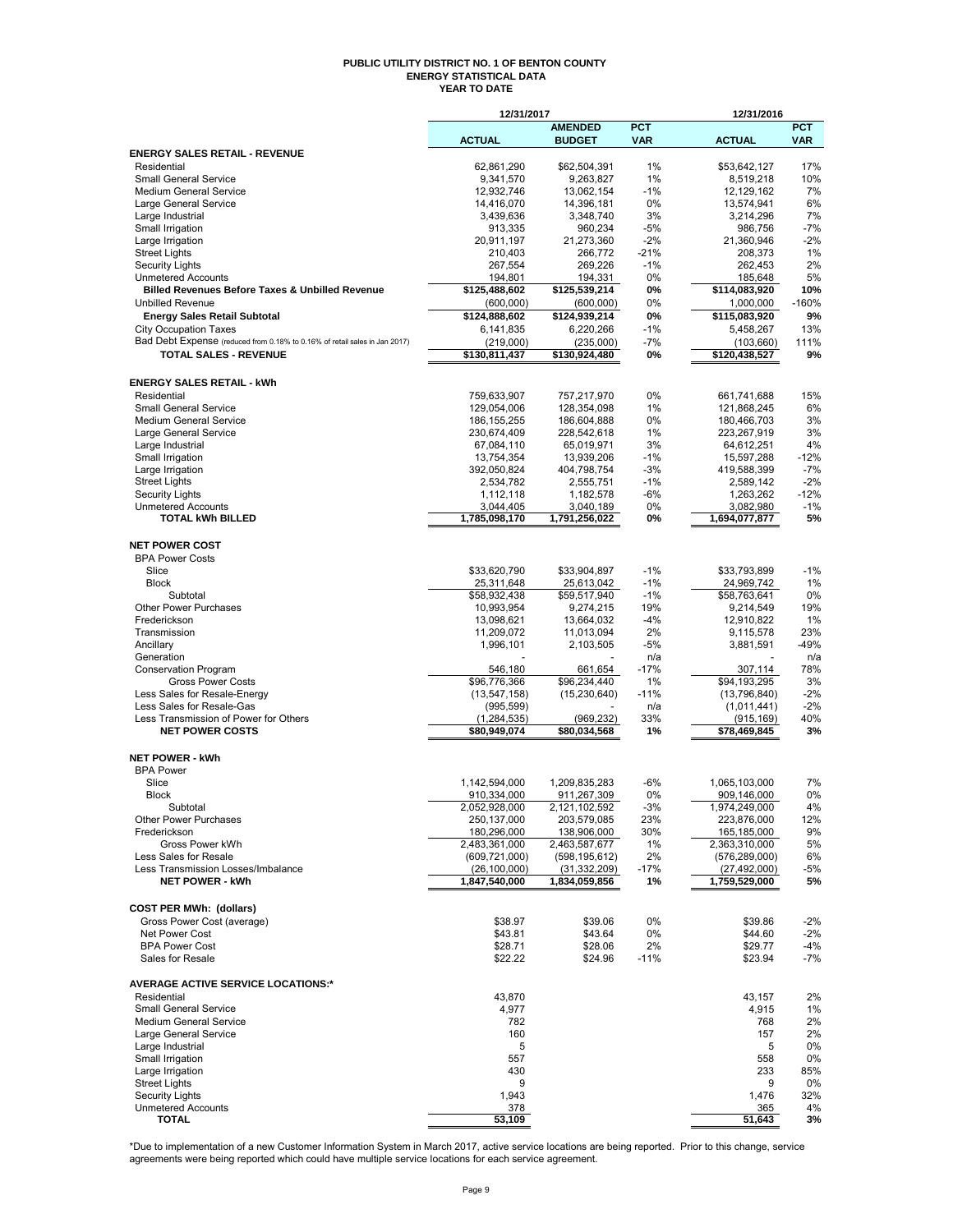#### **PUBLIC UTILITY DISTRICT NO. 1 OF BENTON COUNTY KWH SALES MONTHLY ACTIVITY**

|                                       | January                  | February                 | March                    | April                    | May                      | June                     | July                     | August                   | September                | October                  | November                 | December                 | <b>Total</b>               |
|---------------------------------------|--------------------------|--------------------------|--------------------------|--------------------------|--------------------------|--------------------------|--------------------------|--------------------------|--------------------------|--------------------------|--------------------------|--------------------------|----------------------------|
|                                       |                          |                          |                          |                          |                          |                          |                          |                          |                          |                          |                          |                          |                            |
| Residential                           |                          |                          |                          |                          |                          |                          |                          |                          |                          |                          |                          |                          |                            |
| 2013<br>2014                          | 85,933,904<br>90,995,045 | 77,488,047<br>86,856,866 | 56,513,417<br>61,276,449 | 48,071,841<br>46,126,349 | 41,520,865<br>38,751,097 | 42,301,535<br>43,347,010 | 51,932,912<br>51,878,664 | 59,463,795<br>62,101,272 | 53,272,213<br>49,381,509 | 41,006,176<br>38,520,801 | 52,879,427<br>51,127,327 | 87,502,483<br>76,441,442 | 697,886,615<br>696,803,831 |
| 2015                                  | 81,753,251               | 70,842,807               | 51,195,817               | 43,964,172               | 38,845,198               | 48,995,659               | 62,750,008               | 58,699,674               | 48,136,350               | 37,850,154               | 46,905,821               | 75,565,855               | 665,504,766                |
| 2016                                  | 89,934,474               | 72,255,049               | 53,460,881               | 45,886,799               | 38,721,341               | 44,464,304               |                          |                          | 49,472,576               | 38,810,551               | 46,586,644               |                          | 661,741,688                |
| 2017                                  | 114,089,923              | 97,473,618               | 72,629,078               | 50,897,608               | 40,454,502               | 45,014,248               | 49,566,548<br>55,425,631 | 57,564,364<br>62,752,408 | 53,038,585               | 40,359,813               | 54,793,496               | 75,018,157<br>72,704,997 | 759,633,907                |
|                                       |                          |                          |                          |                          |                          |                          |                          |                          |                          |                          |                          |                          |                            |
| <b>Small General Service</b><br>2013  | 11,394,724               | 10,700,711               | 8,862,866                | 8,958,701                | 9,285,161                | 9,833,210                | 10,896,923               | 12,097,199               | 11,379,590               | 8,965,721                | 9,306,967                | 11,245,947               | 122,927,720                |
| 2014                                  | 12,002,884               | 11,773,687               | 9,247,968                | 8,838,271                | 8,960,528                | 10,069,805               | 10,898,332               | 12,390,218               | 11,106,946               | 9,214,420                | 9,056,203                | 10,725,578               | 124,284,840                |
| 2015                                  | 11,273,647               | 10,444,066               | 8,399,963                | 8,630,563                | 9,005,788                | 10,616,996               | 12,060,700               | 11,955,370               | 10,809,845               | 9,065,197                | 8,719,747                | 10,515,898               | 121,497,780                |
| 2016                                  | 11,865,345               | 10,615,824               | 8,804,253                | 9,093,517                | 9,217,514                | 10,063,717               | 10,760,436               | 11,863,201               | 10,839,759               | 9,285,276                | 8,652,183                | 10,807,220               | 121,868,245                |
| 2017                                  | 13,896,042               | 12,326,759               | 11,375,219               | 8,459,581                | 8,910,557                | 10,148,595               | 11,421,880               | 12,037,978               | 11,357,363               | 9,027,734                | 9,272,759                | 10,819,539               | 129,054,006                |
|                                       |                          |                          |                          |                          |                          |                          |                          |                          |                          |                          |                          |                          |                            |
| <b>Medium General Service</b><br>2013 |                          | 14,629,522               | 12,714,807               | 13,158,263               | 13,461,961               | 14,198,240               |                          | 16,943,765               | 16,157,388               | 14,583,038               | 14,990,108               |                          | 177,249,994                |
| 2014                                  | 15,375,716<br>16,255,765 | 16,174,267               | 13,320,761               | 13,438,288               | 13,403,247               | 14,808,800               | 15,233,651<br>15,526,971 | 17,145,841               | 15,985,439               | 15,533,136               | 14,950,232               | 15,803,535<br>15,501,055 | 182,043,802                |
| 2015                                  | 15,719,991               | 15,058,182               | 13,124,396               | 13,611,242               | 14,078,883               | 15,970,931               | 16,957,563               | 16,576,440               | 15,990,572               | 15,576,154               | 14,732,964               | 15,213,004               | 182,610,322                |
| 2016                                  | 16,032,684               | 15,129,401               | 12,982,308               | 13,939,681               | 13,879,726               | 14,686,797               | 15,578,700               | 16,516,307               | 16,093,629               | 15,538,491               | 14,711,127               | 15,377,852               | 180,466,703                |
| 2017                                  | 17,170,328               | 15,406,899               | 15,083,130               | 13,953,993               | 14,157,015               | 15,250,364               | 15,663,861               | 17,906,763               | 16,509,954               | 14,751,484               | 15,037,120               | 15,264,344               | 186, 155, 255              |
|                                       |                          |                          |                          |                          |                          |                          |                          |                          |                          |                          |                          |                          |                            |
| <b>Large General Service</b>          |                          |                          |                          |                          |                          |                          |                          |                          |                          |                          |                          |                          |                            |
| 2013                                  | 18,363,206               | 16,370,904               | 16,064,720               | 17,280,008               | 17,300,043               | 17,480,703               | 18,704,243               | 20,956,543               | 20,230,220               | 19,362,880               | 19,518,760               | 17,683,240               | 219,315,470                |
| 2014                                  | 18,043,140               | 18,004,500               | 16,529,440               | 16,641,080               | 17,175,060               | 18,408,820               | 19,689,940               | 21,264,420               | 21,006,340               | 21,502,220               | 19,841,340               | 18,573,000               | 226,679,300                |
| 2015                                  | 17,888,911               | 17,212,717               | 16,213,065               | 17,278,183               | 17,939,803               | 19,595,384               | 20,935,183               | 20,741,663               | 21,305,140               | 20,558,020               | 18,687,460               | 17,819,400               | 226,174,929                |
| 2016                                  | 18,188,600               | 17,545,840               | 16,492,120               | 17,360,382               | 17,583,712               | 18,140,663               | 18,545,919               | 20,497,271               | 19,923,658               | 21,179,801               | 19,314,538               | 18,495,415               | 223,267,919                |
| 2017                                  | 18,624,018               | 17,299,889               | 18,510,883               | 17,691,033               | 18,241,931               | 18,951,191               | 20,511,714               | 21,497,993               | 20,970,960               | 20,501,084               | 19,370,204               | 18,503,509               | 230,674,409                |
| Large Industrial                      |                          |                          |                          |                          |                          |                          |                          |                          |                          |                          |                          |                          |                            |
| 2013                                  | 6,303,530                | 5,690,550                | 5,970,720                | 6,363,470                | 6,331,645                | 6,273,940                | 6,074,935                | 6,052,520                | 3,037,994                | 6,374,590                | 4,922,960                | 6,405,925                | 69,802,779                 |
| 2014                                  | 6,203,055                | 5,695,020                | 6,141,110                | 5,917,690                | 6,227,320                | 6,005,800                | 6,111,425                | 6,258,875                | 5,080,145                | 6,181,005                | 6,125,825                | 5,922,215                | 71,869,485                 |
| 2015                                  | 5,597,495                | 5,394,485                | 5,337,365                | 5,784,330                | 5,632,340                | 5,678,570                | 4,981,620                | 6,171,695                | 5,623,820                | 5,598,540                | 5,408,760                | 5,732,865                | 66,941,885                 |
| 2016                                  | 5,743,306                | 5,306,745                | 5,715,980                | 5,547,175                | 4,192,375                | 5,666,470                | 5,704,840                | 5,908,980                | 4,427,850                | 5,998,320                | 5,625,690                | 4,774,520                | 64,612,251                 |
| 2017                                  | 5,118,880                | 5,319,830                | 5,953,160                | 5,959,920                | 4,342,280                | 5,566,080                | 5,565,400                | 6,072,640                | 5,753,440                | 5,962,760                | 5,314,800                | 6,154,920                | 67,084,110                 |
| <b>Small Irrigation</b>               |                          |                          |                          |                          |                          |                          |                          |                          |                          |                          |                          |                          |                            |
| 2013                                  | 101                      | $\overline{a}$           | 480,748                  | 1,347,003                | 2,288,143                | 2,390,103                | 3,152,789                | 2,941,397                | 1,826,383                | 742,890                  | 41,696                   | 30                       | 15,211,283                 |
| 2014                                  |                          | $\overline{a}$           | 566,022                  | 1,370,794                | 2,487,573                | 2,926,545                | 3,475,842                | 2,988,591                | 2,248,398                | 1,145,157                | (52)                     | ÷,                       | 17,208,870                 |
| 2015                                  | $\overline{a}$           | 9                        | 648,290                  | 1,481,286                | 2,159,616                | 2,668,782                | 3,213,086                | 3,002,663                | 2,075,784                | 1,172,302                | 2,846                    | $\overline{a}$           | 16,424,664                 |
| 2016                                  | 20                       | 181                      | 469,477                  | 1,607,439                | 2,203,347                | 2,637,887                | 2,835,670                | 2,948,608                | 2,005,457                | 889,198                  |                          | 4                        | 15,597,288                 |
| 2017                                  | (4)                      |                          | 277,710                  | 434,783                  | 1,701,606                | 2,505,109                | 3,147,673                | 2,781,753                | 1,809,769                | 928,403                  | 123,750                  | 43,802                   | 13,754,354                 |
| <b>Large Irrigation</b>               |                          |                          |                          |                          |                          |                          |                          |                          |                          |                          |                          |                          |                            |
| 2013                                  | 259,061                  | 415,476                  | 10,346,643               | 24,726,514               | 62,939,428               | 75,510,554               | 97,242,342               | 66,591,892               | 27,504,705               | 18,933,975               | 5,069,220                | (2, 131, 722)            | 387,408,088                |
| 2014                                  | 247,328                  | 266,769                  | 11,959,400               | 40,053,677               | 68,929,139               | 94,789,557               | 102,773,871              | 67,085,339               | 38,117,908               | 27,773,132               | 3,179,515                | 258,931                  | 455,434,566                |
| 2015                                  | 214,532                  | 210,554                  | 14,636,633               | 39,362,242               | 61,259,905               | 103,842,869              | 98,850,190               | 67,471,445               | 37,832,472               | 24,467,386               | 3,414,781                | 214,109                  | 451,777,118                |
| 2016                                  | 221,312                  | 379,179                  | 9,247,984                | 45,291,455               | 66,290,382               | 88,901,499               | 88,434,390               | 70,085,659               | 33,735,656               | 14,740,237               | 2,022,639                | 238,007                  | 419,588,399                |
| 2017                                  | 200,892                  | 229,629                  | 1,485,633                | 17,886,279               | 54,086,389               | 93,753,828               | 103,188,520              | 70,975,001               | 29,243,746               | 18,136,316               | 2,582,791                | 281,800                  | 392,050,824                |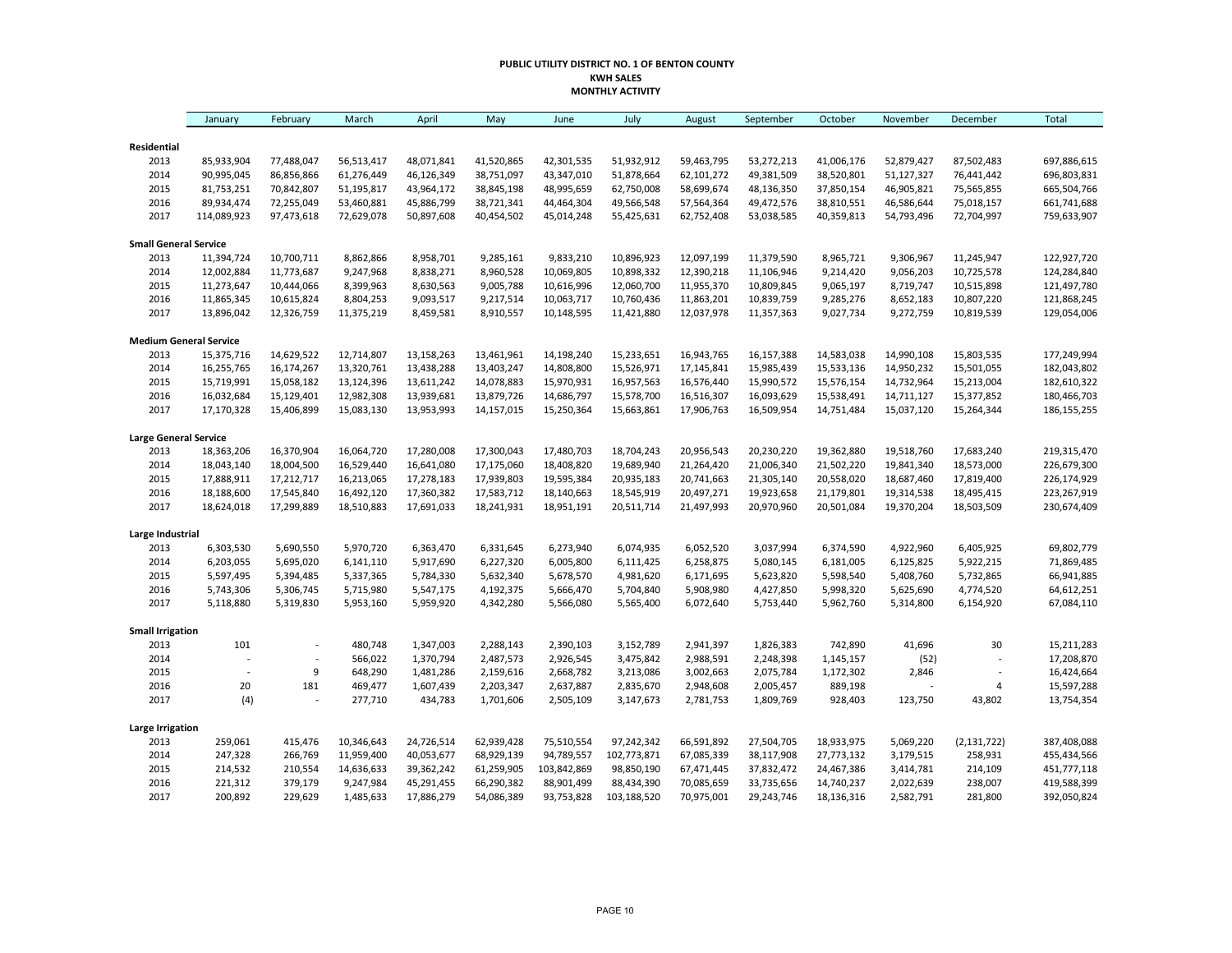#### **PUBLIC UTILITY DISTRICT NO. 1 OF BENTON COUNTY KWH SALES MONTHLY ACTIVITY**

|                        | January     | February    | March       | April       | May         | June        | July        | August      | September   | October     | November    | December    | Total         |
|------------------------|-------------|-------------|-------------|-------------|-------------|-------------|-------------|-------------|-------------|-------------|-------------|-------------|---------------|
|                        |             |             |             |             |             |             |             |             |             |             |             |             |               |
| <b>Street Lights</b>   |             |             |             |             |             |             |             |             |             |             |             |             |               |
| 2013                   | 229,267     | 229,267     | 229,161     | 229,161     | 229,161     | 229,161     | 229,161     | 229,209     | 229,209     | 229,245     | 229,395     | 229,425     | 2,750,822     |
| 2014                   | 229,425     | 229,425     | 229,515     | 229,515     | 225,070     | 224,939     | 225,064     | 225,640     | 225,514     | 225,514     | 225,298     | 225,586     | 2,720,505     |
| 2015                   | 225,624     | 225,624     | 225,624     | 225,672     | 225,672     | 225,672     | 224,880     | 224,880     | 224,928     | 225,024     | 225,024     | 225,024     | 2,703,648     |
| 2016                   | 225,024     | 224,878     | 224,878     | 224,494     | 211,235     | 211,187     | 211,187     | 211,187     | 211,187     | 211,187     | 211,349     | 211,349     | 2,589,142     |
| 2017                   | 211,349     | 211,253     | 211,253     | 211,253     | 211,253     | 211,253     | 211,253     | 211,253     | 211,253     | 211,238     | 211,125     | 211,046     | 2,534,782     |
| <b>Security Lights</b> |             |             |             |             |             |             |             |             |             |             |             |             |               |
| 2013                   | 104,964     | 104,964     | 105,351     | 105,258     | 105,222     | 105,163     | 105,163     | 104,948     | 104,561     | 104,346     | 103,807     | 103,678     | 1,257,425     |
| 2014                   | 103,678     | 103,678     | 103,420     | 103,377     | 103,334     | 103,248     | 103,476     | 114,623     | 114,494     | 114,494     | 114,444     | 114,430     | 1,296,696     |
| 2015                   | 114,451     | 114,408     | 114,073     | 113,696     | 113,531     | 113,488     | 113,488     | 113,445     | 113,402     | 113,359     | 113,359     | 113,309     | 1,364,009     |
| 2016                   | 113,273     | 113,196     | 113,239     | 113,180     | 101,382     | 101,425     | 101,382     | 101,409     | 101,366     | 101,194     | 101,108     | 101,108     | 1,263,262     |
| 2017                   | 100,963     | 100,920     | 91,650      | 91,545      | 91,424      | 91,134      | 90,782      | 90,860      | 90,850      | 90,827      | 90,504      | 90,659      | 1,112,118     |
| Unmetered              |             |             |             |             |             |             |             |             |             |             |             |             |               |
| 2013                   | 243,914     | 245,210     | 246,506     | 246,506     | 247,676     | 247,676     | 247,676     | 247,676     | 247,676     | 247,676     | 247,676     | 247,686     | 2,963,554     |
| 2014                   | 247,686     | 247,516     | 247,516     | 247,516     | 248,246     | 248,246     | 248,246     | 249,106     | 249,106     | 249,106     | 249,106     | 249,106     | 2,980,502     |
| 2015                   | 249,106     | 249,106     | 249,106     | 248,919     | 248,919     | 248,919     | 248,919     | 254,930     | 254,845     | 255,749     | 257,045     | 257,045     | 3,022,608     |
| 2016                   | 257,045     | 257,045     | 257,045     | 257,045     | 257,045     | 257,045     | 258,341     | 259,637     | 259,637     | 254,365     | 254,365     | 254,365     | 3,082,980     |
| 2017                   | 253,915     | 253,915     | 253,715     | 253,715     | 253,715     | 253,715     | 253,715     | 253,715     | 253,715     | 253,715     | 253,926     | 252,929     | 3,044,405     |
| Total                  |             |             |             |             |             |             |             |             |             |             |             |             |               |
| 2013                   | 138,208,387 | 125,874,651 | 111,534,939 | 120,486,725 | 153,709,305 | 168,570,285 | 203,819,795 | 185,628,944 | 133,989,939 | 110,550,537 | 107,310,016 | 137,090,227 | 1,696,773,750 |
| 2014                   | 144,328,006 | 139,351,728 | 119,621,601 | 132,966,557 | 156,510,614 | 190,932,770 | 210,931,831 | 189,823,925 | 143,515,799 | 120,458,985 | 104,869,238 | 128,011,343 | 1,781,322,397 |
| 2015                   | 133,037,008 | 119,751,958 | 110,144,332 | 130,700,305 | 149,509,655 | 207,957,270 | 220,335,637 | 185,212,205 | 142,367,158 | 114,881,885 | 98,467,807  | 125,656,509 | 1,738,021,729 |
| 2016                   | 142,581,083 | 121,827,338 | 107,768,165 | 139,321,167 | 152,658,059 | 185,130,994 | 191,997,413 | 185,956,623 | 137,070,775 | 107,008,620 | 97,479,643  | 125,277,997 | 1,694,077,877 |
| 2017                   | 169,666,306 | 148,622,712 | 125,871,431 | 115,839,710 | 142,450,672 | 191,745,517 | 215,480,429 | 194,580,364 | 139,239,635 | 110,223,374 | 107,050,475 | 124,327,545 | 1,785,098,170 |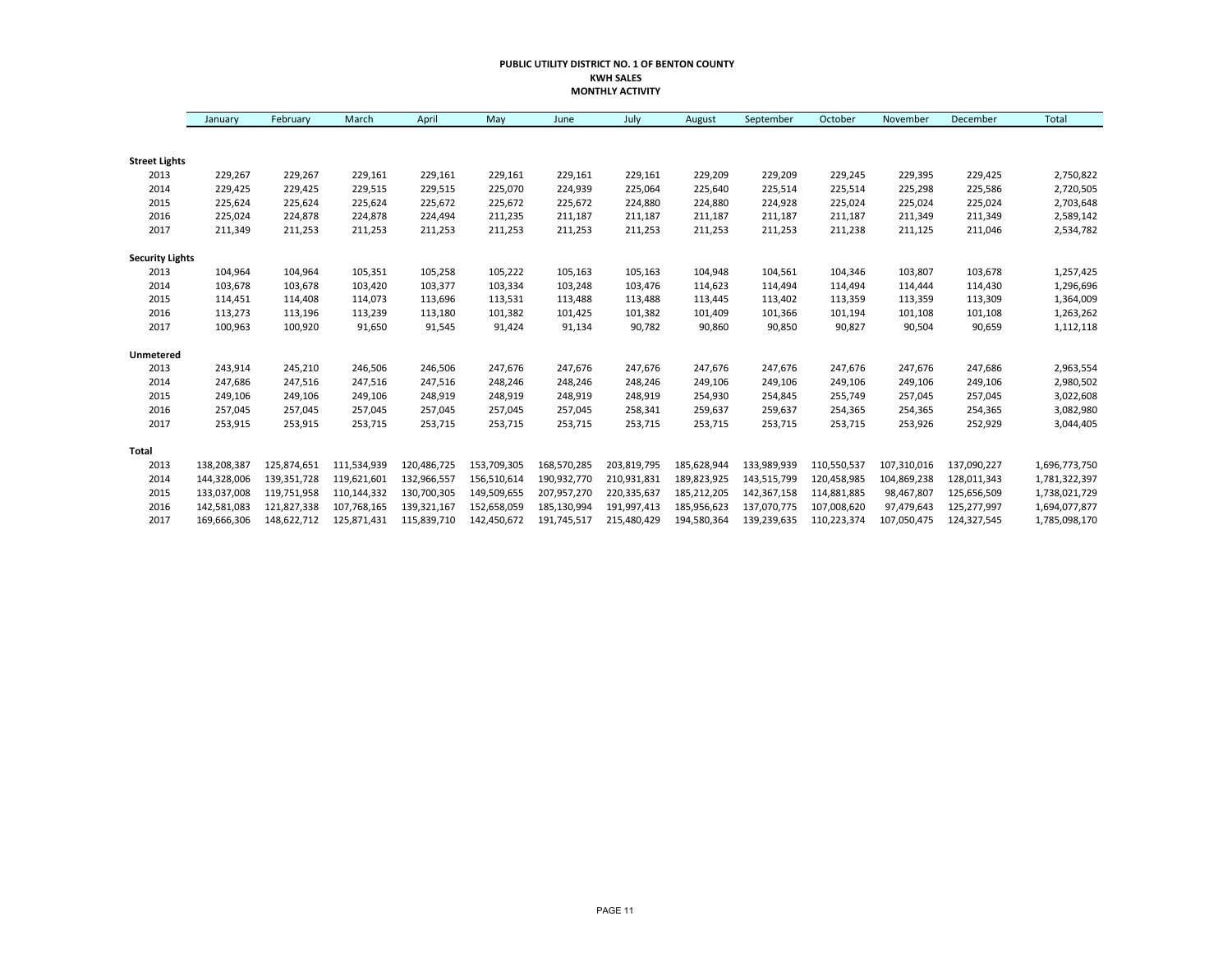## **PUBLIC UTILITY DISTRICT NO. 1 OF BENTON COUNTY CAPITAL ADDITIONS AND RETIREMENTS CURRENT MONTH**

|                                                                            | <b>BALANCE</b>          |                          |                          | <b>BALANCE</b>          |
|----------------------------------------------------------------------------|-------------------------|--------------------------|--------------------------|-------------------------|
|                                                                            | 11/30/2017              | <b>ADDITIONS</b>         | <b>RETIREMENTS</b>       | 12/31/2017              |
| <b>INTANGIBLE PLANT:</b>                                                   |                         |                          |                          |                         |
| Organizations                                                              | \$28,379                | \$0                      | \$0                      | \$28,379                |
| Franchises & Consents                                                      | 10,022                  |                          |                          | 10,022                  |
| Miscellaneous & Intangible Plant                                           | 29,078                  | $\overline{\phantom{a}}$ | $\overline{\phantom{a}}$ | 29,078                  |
| <b>TOTAL</b>                                                               | \$67,480                | $\blacksquare$           |                          | 67,480                  |
| <b>GENERATION PLANT:</b>                                                   |                         |                          |                          |                         |
| Land & Land Rights                                                         |                         |                          |                          |                         |
| Structures & Improvements                                                  | 1,141,911               |                          |                          | 1,141,911               |
| <b>Fuel Holders &amp; Accessories</b>                                      |                         |                          |                          |                         |
| <b>Other Electric Generation</b>                                           | 770,459                 |                          |                          | 770,459                 |
| <b>Accessory Electric Equipment</b><br>Miscellaneous Power Plant Equipment |                         | $\overline{\phantom{a}}$ |                          |                         |
| <b>TOTAL</b>                                                               | 1,912,370               | $\blacksquare$           |                          | 1,912,370               |
|                                                                            |                         |                          |                          |                         |
| <b>TRANSMISSION PLANT:</b>                                                 |                         |                          |                          |                         |
| Land & Land Rights                                                         | 156,400                 |                          |                          | 156,400                 |
| Clearing Land & Right Of Ways<br><b>Transmission Station Equipment</b>     | 25,544<br>832,047       |                          |                          | 25,544<br>832,047       |
| <b>Towers &amp; Fixtures</b>                                               | 256,175                 |                          |                          | 256,175                 |
| Poles & Fixtures                                                           | 4,805,562               |                          |                          | 4,805,562               |
| Overhead Conductor & Devices                                               | 3,933,872               |                          |                          | 3,933,872               |
| <b>TOTAL</b>                                                               | 10,009,600              |                          |                          | 10,009,600              |
| <b>DISTRIBUTION PLANT:</b>                                                 |                         |                          |                          |                         |
| Land & Land Rights                                                         | 1,724,415               | 455                      |                          | 1,724,870               |
| Structures & Improvements                                                  | 295,502                 |                          |                          | 295,502                 |
| <b>Station Equipment</b>                                                   | 39,871,887              | 81,747                   |                          | 39,953,634              |
| Poles, Towers & Fixtures                                                   | 20,255,629              | 89,082                   | (12, 565)                | 20,332,146              |
| Overhead Conductor & Devices                                               | 13,018,241              | 106,602                  |                          | 13,124,843              |
| <b>Underground Conduit</b>                                                 | 35,200,923              | 232,856                  | (3, 132)                 | 35,430,647              |
| Underground Conductor & Devices                                            | 45,537,197              | 256,433                  | (1, 155)                 | 45,792,475              |
| <b>Line Transformers</b>                                                   | 30,210,456              | 17,238                   |                          | 30,227,694              |
| Services-Overhead                                                          | 2,790,931<br>19,801,929 | 34,793<br>66,578         | (1,440)<br>(5, 173)      | 2,824,284<br>19,863,334 |
| Services-Underground<br><b>Meters</b>                                      | 9,945,420               | 11,898                   | $\overline{\phantom{a}}$ | 9,957,318               |
| Security Lighting                                                          | 866,504                 | 637                      | (891)                    | 866,250                 |
| <b>Street Lighting</b>                                                     | 760,352                 |                          |                          | 760,352                 |
| <b>SCADA System</b>                                                        | 2,427,772               | 9,704                    |                          | 2,437,476               |
| <b>TOTAL</b>                                                               | 222,707,158             | 908,023                  | (24, 356)                | 223,590,825             |
| <b>GENERAL PLANT:</b>                                                      |                         |                          |                          |                         |
| Land & Land Rights                                                         | 1,130,759               |                          |                          | 1,130,759               |
| Structures & Improvements                                                  | 18,522,269              |                          |                          | 18,522,269              |
| Information Systems & Technology                                           | 18,839,028              | 97,576                   | (10,018,995)             | 8,917,609               |
| <b>Transportation Equipment</b>                                            | 7,738,544               |                          |                          | 7,738,544               |
| <b>Stores Equipment</b>                                                    | 54,108                  |                          |                          | 54,108                  |
| Tools, Shop & Garage Equipment                                             | 461,913                 | 22,285                   |                          | 484,198                 |
| Laboratory Equipment                                                       | 489,135                 |                          |                          | 489,135                 |
| <b>Communication Equipment</b><br><b>Broadband Equipment</b>               | 2,432,645<br>20,666,896 | 3,877<br>28,903          |                          | 2,436,522<br>20,695,799 |
| Miscellaneous Equipment                                                    | 1,141,835               |                          |                          | 1,141,835               |
| <b>Other Capitalized Costs</b>                                             | 12,161,108              | 13,422                   | (329, 102)               | 11,845,428              |
| <b>TOTAL</b>                                                               | 83,638,240              | 166,063                  | (10, 348, 097)           | 73,456,206              |
| TOTAL ELECTRIC PLANT ACCOUNTS                                              | 318,334,847             | 1,074,086                | (10, 372, 453)           | 309,036,480             |
| <b>PLANT HELD FOR FUTURE USE</b>                                           | 388,589                 |                          |                          | 388,589                 |
| <b>CONSTRUCTION WORK IN PROGRESS</b>                                       | 3,744,755               | 854,532                  |                          | 4,599,287               |
| <b>TOTAL CAPITAL</b>                                                       | 322,468,191             | 1,928,618                | (\$10,372,453)           | \$314,024,356           |
|                                                                            |                         |                          |                          |                         |

**\$1,739,851 Amended Budget**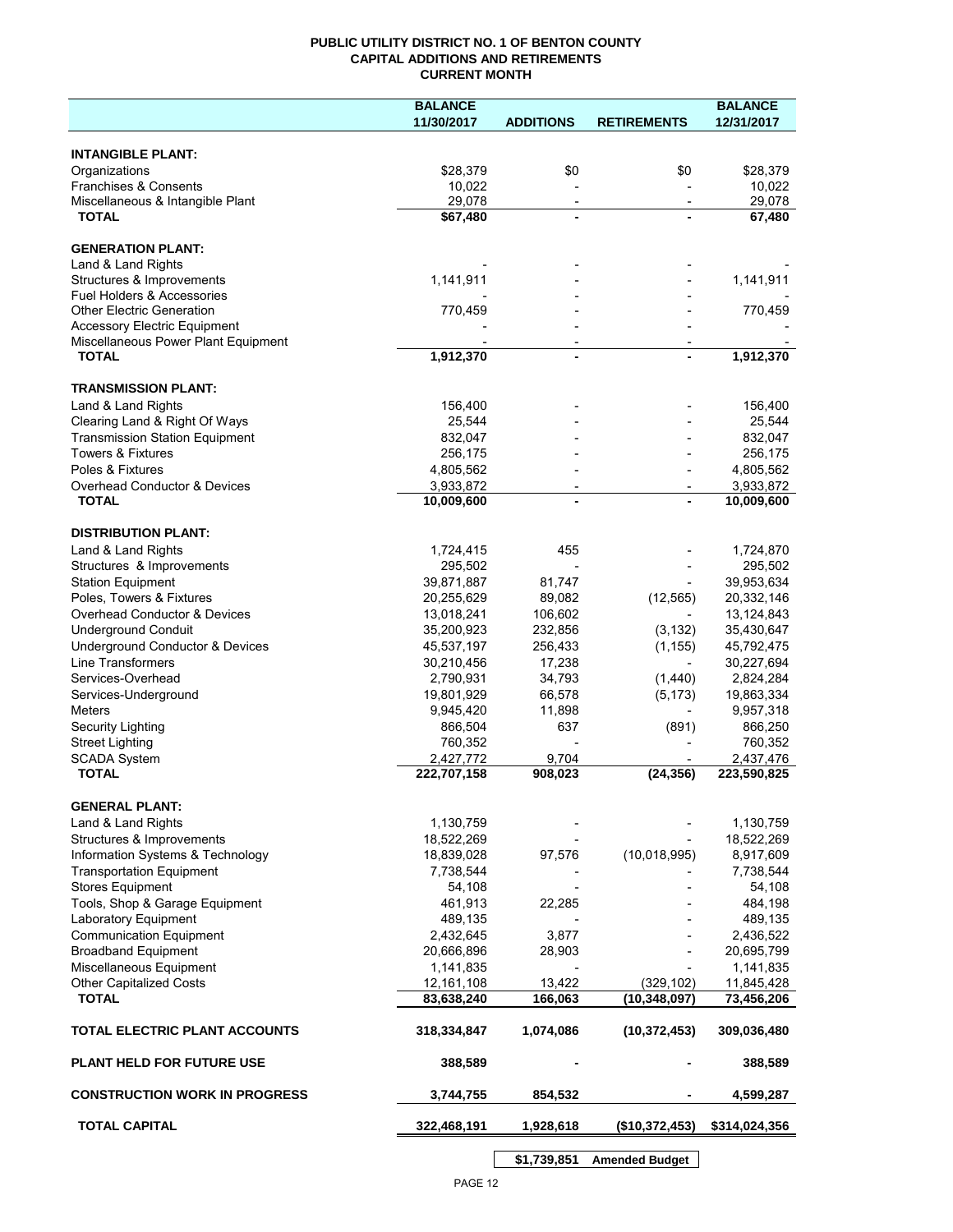# **PUBLIC UTILITY DISTRICT NO. 1 OF BENTON COUNTY CAPITAL ADDITIONS AND RETIREMENTS YEAR TO DATE**

|                                                                            | <b>BALANCE</b>          |                      |                              | <b>BALANCE</b>          |
|----------------------------------------------------------------------------|-------------------------|----------------------|------------------------------|-------------------------|
|                                                                            | 12/31/2016              | <b>ADDITIONS</b>     | <b>RETIREMENTS</b>           | 12/31/2017              |
|                                                                            |                         |                      |                              |                         |
| <b>INTANGIBLE PLANT:</b>                                                   |                         |                      |                              |                         |
| Organizations                                                              | \$28,379                | \$0                  | \$0                          | \$28,379                |
| Franchises & Consents                                                      | 10,022                  |                      |                              | 10,022                  |
| Miscellaneous & Intangible Plant                                           | 29,078                  |                      |                              | 29,078                  |
| <b>TOTAL</b>                                                               | 67,480                  |                      |                              | 67,480                  |
|                                                                            |                         |                      |                              |                         |
| <b>GENERATION PLANT:</b>                                                   |                         |                      |                              |                         |
| Land & Land Rights                                                         |                         |                      |                              |                         |
| Structures & Improvements                                                  | 1,141,911               |                      |                              | 1,141,911               |
| Fuel Holders & Accessories                                                 |                         |                      |                              |                         |
| <b>Other Electric Generation</b>                                           | 770,459                 |                      |                              | 770,459                 |
| <b>Accessory Electric Equipment</b><br>Miscellaneous Power Plant Equipment |                         |                      |                              |                         |
| <b>TOTAL</b>                                                               | 1,912,370               |                      |                              | 1,912,370               |
|                                                                            |                         |                      |                              |                         |
| <b>TRANSMISSION PLANT:</b>                                                 |                         |                      |                              |                         |
| Land & Land Rights                                                         | 156,400                 |                      |                              | 156,400                 |
| Clearing Land & Right Of Ways                                              | 25,544                  |                      |                              | 25,544                  |
| <b>Transmission Station Equipment</b>                                      | 832,047                 |                      |                              | 832,047                 |
| <b>Towers &amp; Fixtures</b>                                               | 256,175                 |                      |                              | 256,175                 |
| Poles & Fixtures                                                           | 3,975,802               | 829,760              |                              | 4,805,562               |
| Overhead Conductor & Devices                                               | 3,021,163               | 912,709              |                              | 3,933,872               |
| <b>TOTAL</b>                                                               | 8,267,131               | 1,742,469            |                              | 10,009,600              |
|                                                                            |                         |                      |                              |                         |
| <b>DISTRIBUTION PLANT:</b>                                                 |                         |                      |                              |                         |
| Land & Land Rights                                                         | 1,705,260               | 19,610               |                              | 1,724,870               |
| Structures & Improvements                                                  | 295,502                 |                      |                              | 295,502                 |
| <b>Station Equipment</b>                                                   | 39,410,815              | 542,819              |                              | 39,953,634              |
| Poles, Towers & Fixtures                                                   | 19,218,866              | 1,246,209            | (132, 929)                   | 20,332,146              |
| Overhead Conductor & Devices                                               | 12,576,108              | 630,774              | (82,039)                     | 13,124,843              |
| <b>Underground Conduit</b>                                                 | 33,461,641              | 1,993,700            | (24, 694)                    | 35,430,647              |
| Underground Conductor & Devices                                            | 44,277,262              | 1,674,754            | (159, 541)                   | 45,792,475              |
| Line Transformers                                                          | 29,598,443              | 749,458              | (120, 207)                   | 30,227,694              |
| Services-Overhead                                                          | 2,721,175               | 128,821              | (25, 712)                    | 2,824,284               |
| Services-Underground                                                       | 19,250,486              | 636,940              | (24, 092)                    | 19,863,334              |
| Meters                                                                     | 9,392,664               | 564,654              |                              | 9,957,318               |
| <b>Security Lighting</b>                                                   | 869,023                 | 4,947                | (7, 720)                     | 866,250                 |
| <b>Street Lighting</b>                                                     | 760,352                 |                      |                              | 760,352                 |
| <b>SCADA System</b>                                                        | 2,283,127               | 154,349              |                              | 2,437,476               |
| <b>TOTAL</b>                                                               | 215,820,724             | 8,347,035            | (576, 934)                   | 223,590,825             |
|                                                                            |                         |                      |                              |                         |
| <b>GENERAL PLANT:</b>                                                      |                         |                      |                              |                         |
| Land & Land Rights                                                         | 1,130,759               |                      |                              | 1,130,759               |
| Structures & Improvements                                                  | 18,383,949              | 138,320              |                              | 18,522,269              |
| Information Systems & Technology                                           | 16,649,095              | 2,287,509            | (10,018,995)                 | 8,917,609               |
| <b>Transportation Equipment</b>                                            | 7,324,621               | 478,542              | (64, 619)                    | 7,738,544               |
| <b>Stores Equipment</b>                                                    | 54,108                  |                      |                              | 54,108                  |
| Tools, Shop & Garage Equipment                                             | 461,913                 | 22,285               |                              | 484,198                 |
| Laboratory Equipment                                                       | 489,135                 |                      |                              | 489,135                 |
| <b>Communication Equipment</b>                                             | 2,412,166               | 24,356               |                              | 2,436,522               |
| <b>Broadband Equipment</b>                                                 | 19,695,747              | 1,000,052            |                              | 20,695,799              |
| Miscellaneous Equipment                                                    | 1,168,910<br>11,967,255 |                      | (27, 075)                    | 1,141,835<br>11,845,428 |
| <b>Other Capitalized Costs</b><br><b>TOTAL</b>                             | 79,737,658              | 207,915<br>4,158,979 | (329, 742)<br>(10, 440, 431) | 73,456,206              |
|                                                                            |                         |                      |                              |                         |
| TOTAL ELECTRIC PLANT ACCOUNTS                                              | 305,805,362             | 14,248,483           | (11, 017, 365)               | 309,036,480             |
| <b>PLANT HELD FOR FUTURE USE</b>                                           | 388,589                 |                      |                              | 388,589                 |
| <b>CONSTRUCTION WORK IN PROGRESS</b>                                       | 5,697,524               | (1,098,237)          |                              | 4,599,287               |
| <b>TOTAL CAPITAL</b>                                                       | 311,891,475             | 13,150,246           | (\$11,017,365)               | \$314,024,356           |
|                                                                            |                         | \$16,590,338         | <b>Budget</b>                |                         |
|                                                                            |                         |                      |                              |                         |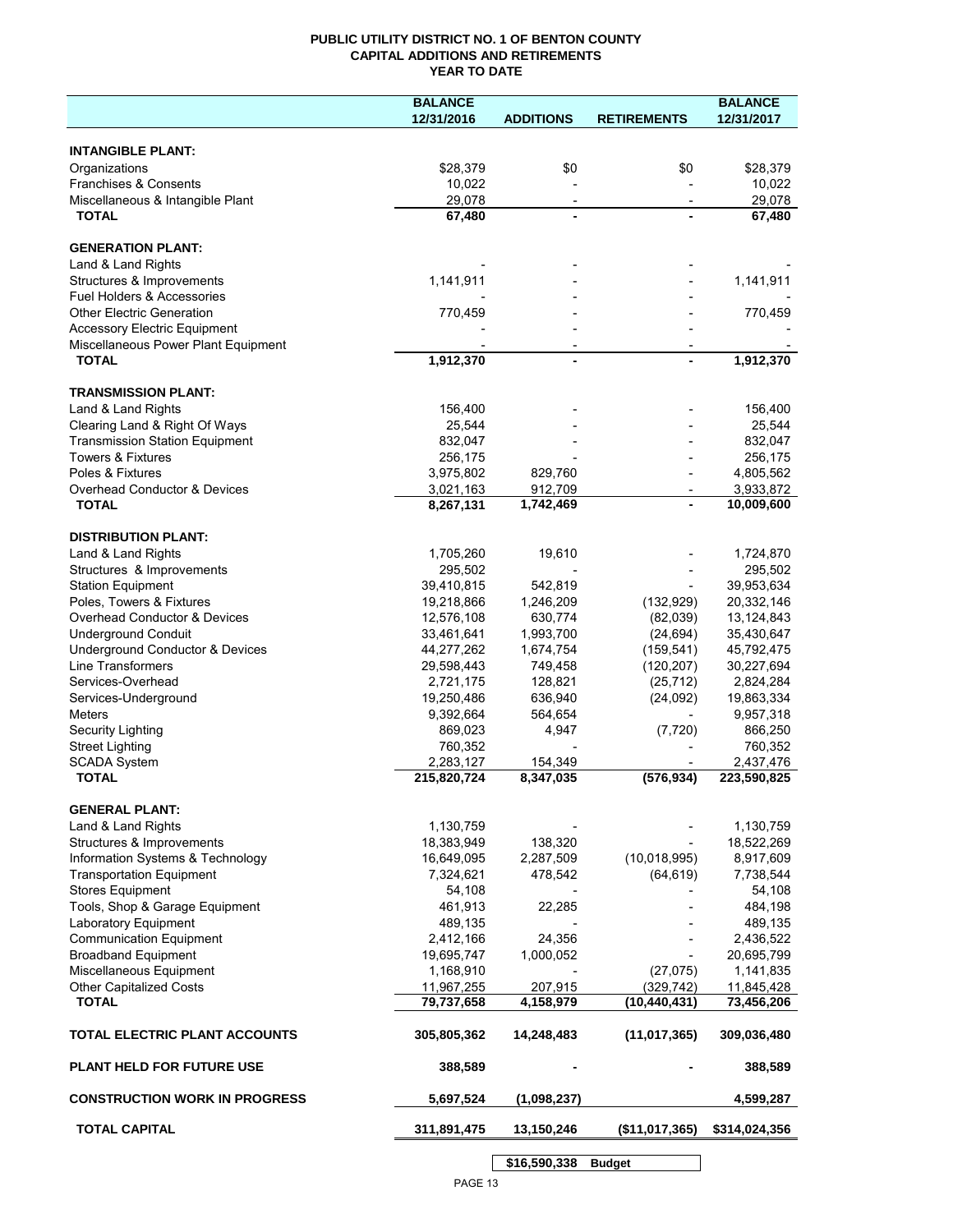# **PUBLIC UTILITY DISTRICT NO. 1 OF BENTON COUNTY STATEMENT OF CASH FLOWS**

|                                                                                                          | <b>YTD</b>                 | <b>Monthly</b>         |
|----------------------------------------------------------------------------------------------------------|----------------------------|------------------------|
|                                                                                                          | 12/31/2017                 | 12/31/2017             |
| <b>CASH FLOWS FROM OPERATING ACTIVITIES</b>                                                              |                            |                        |
| Cash Received from Customers and Counterparties                                                          | \$150,946,386              | \$11,792,244           |
| Cash Paid to Suppliers and Counterparties                                                                | (104, 413, 811)            | (7,407,096)            |
| Cash Paid to Employees                                                                                   | (14, 331, 940)             | (1,086,762)            |
| <b>Taxes Paid</b>                                                                                        | (13,748,825)               | (801, 266)             |
| <b>Net Cash Provided by Operating Activities</b>                                                         | 18,451,810                 | 2,497,120              |
|                                                                                                          |                            |                        |
| <b>CASH FLOWS FROM NONCAPITAL FINANCING ACTIVITIES</b><br>Other Interest Expense                         | (40, 556)                  | (10, 223)              |
| Net Cash Used by Noncapital Financing Activities                                                         | (40, 556)                  | (10, 223)              |
|                                                                                                          |                            |                        |
| <b>CASH FLOWS FROM CAPITAL AND RELATED FINANCING ACTIVITIES</b>                                          |                            |                        |
| <b>Acquisition of Capital Assets</b>                                                                     | (12, 572, 631)             | (1,902,328)            |
| Proceeds from Sale of Revenue Bonds                                                                      |                            |                        |
| Reimbursement of Bond Expense                                                                            | 10,205                     |                        |
| <b>Bond Principal Paid</b><br><b>Bond Interest Paid</b>                                                  | (3,045,000)<br>(2,831,526) |                        |
| <b>Capital Contributions</b>                                                                             | 1,990,642                  | 265,413                |
| Sale of Assets                                                                                           | 76,766                     | 10,185                 |
| Net Cash Used by Capital and Related Financing Activities                                                | (16, 371, 544)             | (1,626,730)            |
|                                                                                                          |                            |                        |
| <b>CASH FLOWS FROM INVESTING ACTIVITIES</b>                                                              |                            |                        |
| Interest Income<br>Proceeds from Sale of Investments                                                     | 578,112<br>8,008,658       | 47,364                 |
| Purchase of Investments                                                                                  | (8,742,193)                | (743, 423)             |
| Joint Venture Net Revenue (Expense)                                                                      |                            |                        |
| <b>Net Cash Used by Investing Activities</b>                                                             | (155, 423)                 | (696, 059)             |
| <b>NET INCREASE (DECREASE) IN CASH</b>                                                                   | 1,884,287                  | 164,108                |
| <b>CASH BALANCE, BEGINNING</b>                                                                           | \$43,414,514               | \$45,134,693           |
|                                                                                                          |                            |                        |
| <b>CASH BALANCE, ENDING</b>                                                                              | \$45,298,801               | \$45,298,801           |
| <b>RECONCILIATION OF NET OPERATING INCOME TO NET</b><br><b>CASH PROVIDED BY OPERATING ACTIVITIES</b>     |                            |                        |
| <b>Net Operating Revenues</b>                                                                            | \$7,410,968                | \$1,976,067            |
|                                                                                                          |                            |                        |
| Adjustments to reconcile net operating income to net cash<br>provided by operating activities:           |                            |                        |
| Depreciation & Amortization                                                                              | 10,177,575                 | 877,198                |
| <b>Unbilled Revenues</b>                                                                                 | 600,000                    | (1,200,000)            |
| Misellaneous Other Revenue & Receipts                                                                    | 216,088                    | 3,423                  |
| <b>GASB 68 Pension Expense</b>                                                                           | (593, 733)                 | (593, 733)             |
| Decrease (Increase) in Accounts Receivable                                                               | 194,030                    | (439, 525)             |
| Decrease (Increase) in BPA Prepay Receivable                                                             | 600,000                    | 50,000                 |
| Decrease (Increase) in Inventories                                                                       | 116,293                    | (390)                  |
| Decrease (Increase) in Prepaid Expenses                                                                  | (56, 391)                  | (73, 359)              |
| Decrease (Increase) in Accrued Electric Revenue                                                          | (536, 965)                 | (14, 114)              |
| Decrease (Increase) in Miscellaneous Assets<br>Decrease (Increase) in Prepaid Expenses and Other Charges | (13, 884)<br>1,514,750     | (12,907)<br>(706, 211) |
| Decrease (Increase) in Deferred Derivative Charges                                                       | 796,603                    | (636, 279)             |
| Increase (Decrease) in Deferred Derivative Credits                                                       | (936, 350)                 | 754,411                |
| Increase (Decrease) in Warrants Outstanding                                                              |                            |                        |
| Increase (Decrease) in Accounts Payable                                                                  | (388, 195)                 | 1,598,934              |
| Increase (Decrease) in Accrued Taxes Payable                                                             | 270,069                    | 348,772                |
| Increase (Decrease) in Customer Deposits                                                                 | 190,383                    | 22,690                 |
| Increase (Decrease) in BPA Prepay Incentive Credit                                                       | (161, 256)                 | (13, 438)              |
| Increase (Decrease) in Other Current Liabilities                                                         | (474, 658)                 | (1,379,948)            |
| Increase (Decrease) in Deferred Credits                                                                  | (473, 517)                 | 1,935,529              |
| <b>Net Cash Provided by Operating Activities</b>                                                         | \$18,451,810               | \$2,497,120            |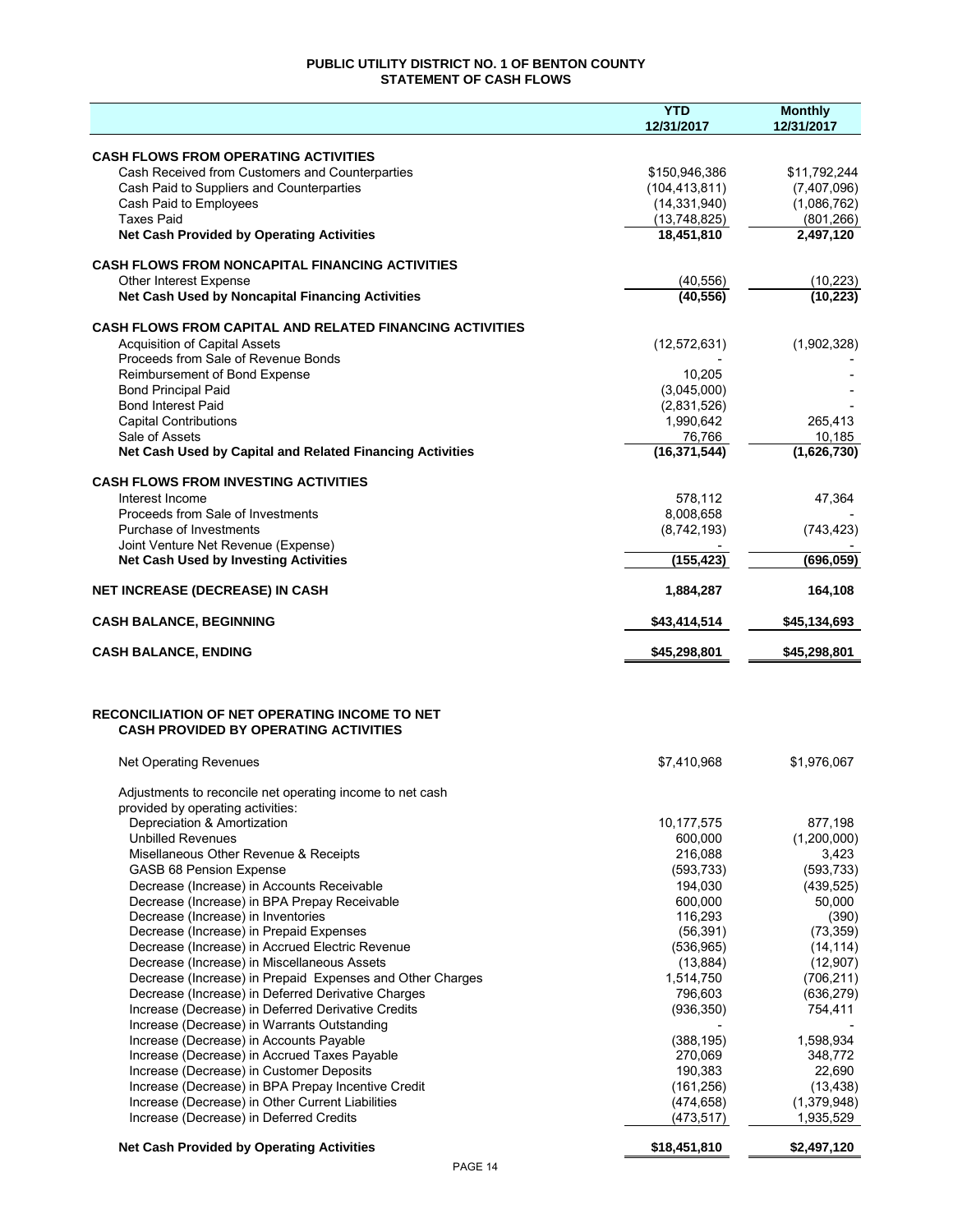## **PUBLIC UTILITY DISTRICT NO. 1 OF BENTON COUNTY WEATHER STATISTICS December 31, 2017**

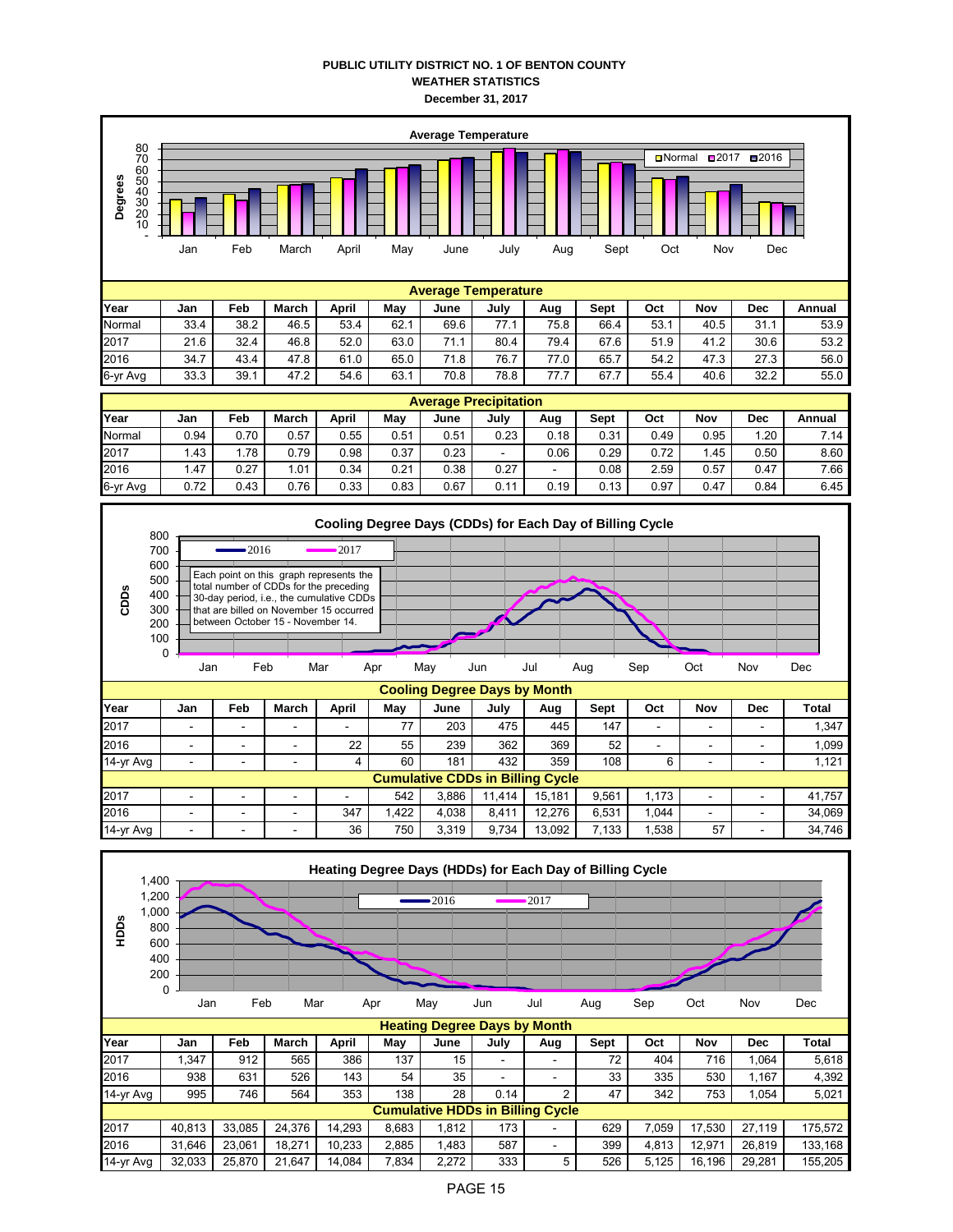#### **PUBLIC UTILITY DISTRICT NO. 1 OF BENTON COUNTY BROADBAND SUMMARY**

#### *December Highlights*

#### There were eight new Access Internet service this month, one of which was via PtoP wireless. Transport services had two new customers. Once Transport connection was upgraded to 1 Gig. Two customers switched from Transport to Access Internet.

|                                                             | <b>ACTUALS</b><br>2017   |                          |           |                          |              |              |            |           |                          |               |             |            |            |            |             |                                  |                      |
|-------------------------------------------------------------|--------------------------|--------------------------|-----------|--------------------------|--------------|--------------|------------|-----------|--------------------------|---------------|-------------|------------|------------|------------|-------------|----------------------------------|----------------------|
|                                                             | 2017 Budget              | Amended<br><b>Budget</b> | Jan       | Feb                      | <b>March</b> | <b>April</b> | May        | June      | July                     | <b>August</b> | <b>Sept</b> | Oct        | <b>Nov</b> | <b>Dec</b> | <b>YTD</b>  | <b>Budget</b><br><b>Variance</b> | Inception<br>to Date |
| <b>OPERATING REVENUES</b>                                   |                          |                          |           |                          |              |              |            |           |                          |               |             |            |            |            |             |                                  |                      |
| Ethernet                                                    | 1,523,071                | 1,513,071                | \$113,725 | \$115,216                | \$111,485    | \$111,901    | \$108,284  | \$102,688 | \$111,252                | \$111,402     | \$113,338   | \$109,800  | \$113,525  | \$111,671  | \$1,334,286 | 178,785                          |                      |
| Non-Recurring Charges                                       |                          |                          | 1,500     | 25,519                   | 1,350        | 2,250        | 2,000      | 7,600     | 3,100                    | 3,100         | 1,500       | 3,100      | 3,100      | 3,250      | 57,369      | (57, 369)                        |                      |
| TDM                                                         | 69,372                   | 69,372                   | 5,781     | 5,781                    | 5,781        | 5,445        | 5,250      | 5,250     | 5,250                    | 3,750         | 3,750       | 3,750      | 3,675      | 3,000      | 56,463      | 12,909                           |                      |
| Wireless                                                    | 312                      | 312                      | 26        | 26                       | 26           | 26           | 26         | 26        | 26                       | 26            | 26          | 26         | 26         | 26         | 312         |                                  |                      |
| Internet Transport Service                                  | 123,540                  | 123,540                  | 4,255     | 3,019                    | 3,705        | 3,700        | 3,775      | 8,400     | 3,802                    | 3,963         | 3,750       | 3,829      | 3,930      | 4,054      | 50,181      | 73,359                           |                      |
| <b>Fixed Wireless</b>                                       | 82,779                   | 82,779                   | 5,976     | 5,832                    | 5,790        | 5,726        | 5,694      | 5,698     | 5,671                    | 5,519         | 4,783       | 4,930      | 4,692      | 4,613      | 64,924      | 17,855                           |                      |
| Access Internet                                             |                          | 80,000                   | 182       | 2.388                    | 3,622        | 4,697        | 5,361      | 6,717     | 6.871                    | 8,630         | 7,348       | 9,840      | 9,050      | 11,617     | 76,323      | 3,677                            |                      |
| Broadband Revenue - Other                                   | 281.642                  | 281,642                  | 45,513    | 41.927                   | 43.720       | 43.720       | 43,720     | 43.720    | 43.720                   | 43,720        | 43.720      | 43.720     | 43.720     | 43.720     | 524.642     | (243,000)                        |                      |
| Subtotal                                                    | 2,080,716                | 2,150,716                | 176,959   | 199,708                  | 175,479      | 177,464      | 174,111    | 180,099   | 179,691                  | 180,110       | 178,216     | 178,994    | 181,718    | 181,951    | 2,164,499   |                                  |                      |
| NoaNet Maintenance Revenue                                  |                          |                          |           |                          |              |              |            |           |                          |               |             |            |            |            |             |                                  |                      |
| <b>Bad Debt Expense</b>                                     |                          |                          |           |                          |              |              |            |           |                          |               |             |            |            |            |             |                                  |                      |
| <b>Total Operating Revenues</b>                             | 2,080,716                | 2,150,716                | 176,959   | 199,708                  | 175,479      | 177,464      | 174,111    | 180,099   | 179,691                  | 180,110       | 178,216     | 178,994    | 181,718    | 181,951    | \$2,164,499 | (13, 783)                        | 18,403,115           |
| <b>OPERATING EXPENSES</b>                                   |                          |                          |           |                          |              |              |            |           |                          |               |             |            |            |            |             |                                  |                      |
| Marketing & Business Development                            |                          |                          |           | ٠                        |              |              |            |           | ٠                        |               |             |            |            | ٠          |             |                                  |                      |
| General Expenses                                            |                          |                          | 61,302    | 81,153                   | 25,314       | 28,565       | 132,171    | 59,487    | 65,087                   | 61,173        | 63,766      | 63,536     | 62,939     | 64,774     | \$769,268   |                                  |                      |
| Other Maintenance                                           |                          |                          | 477       | 271                      | 16,169       | 2,833        | 3,896      | 5.704     | 7,623                    | 3,424         | 7,982       | 50,472     | (30, 971)  | (6, 309)   | \$61,572    |                                  |                      |
| NOC Maintenance                                             |                          |                          | 1,460     | $\blacksquare$           | (1,460)      |              |            |           | $\overline{\phantom{a}}$ | $\sim$        |             |            | 9,787      | $\sim$     | 9,787       |                                  |                      |
| Wireless Maintenance                                        |                          |                          |           |                          |              |              |            |           |                          | 307           |             |            |            |            | \$307       |                                  |                      |
| Subtotal                                                    | 819,866                  | 929,595                  | 63,239    | 81,424                   | 40,023       | 31,398       | 136,068    | 65,191    | 72,711                   | 64,905        | 71,749      | 114,008    | 41,754     | 58,465     | \$840,934   | 88,661                           | 10,640,980           |
| NoaNet Maintenance Expense                                  | $\overline{\phantom{a}}$ | $\overline{\phantom{a}}$ |           | $\sim$                   | ÷            |              |            | $\sim$    | 3,536                    | $\sim$        |             |            | $\sim$     | 218        | \$3,754     | (3,754)                          |                      |
| Depreciation                                                | 886,520                  | 790,900                  | 65,230    | 65,039                   | 64,369       | 64,336       | 64,342     | 64,353    | 64,521                   | 64,004        | 64,036      | 65,178     | 65,668     | 66,254     | \$777,331   | 13,569                           | 10,577,931           |
| <b>Total Operating Expenses</b>                             | 1,706,386                | 1,720,495                | 128,470   | 146,463                  | 104,393      | 95,734       | 200,410    | 129,543   | 140,768                  | 128,908       | 135,785     | 179,186    | 107,422    | 124,937    | \$1,622,019 | 98,476                           | 21,218,911           |
| <b>OPERATING INCOME (LOSS)</b>                              | 374,330                  | 430,221                  | 48,489    | 53,245                   | 71,087       | 81,730       | (26, 299)  | 50,556    | 38,923                   | 51,202        | 42,431      | (192)      | 74,295     | 57,014     | \$542,480   | (112, 259)                       | (2,815,796)          |
| <b>NONOPERATING REVENUES &amp; EXPENSES</b>                 |                          |                          |           |                          |              |              |            |           |                          |               |             |            |            |            |             |                                  |                      |
| Internal Interest due to Power Business Unit <sup>(1)</sup> | (347, 328)               | (347, 328)               | (28, 913) | (28, 729)                | (28, 278)    | (28,092)     | (27, 878)  | (27, 912) | (27, 665)                | (27, 231)     | (27, 439)   | (27, 744)  | (27, 753)  | (27,780)   | (\$335,414) | 11,914                           | (6, 262, 508)        |
|                                                             |                          |                          |           |                          |              |              |            |           |                          |               |             |            |            |            |             |                                  |                      |
| <b>CAPITAL CONTRIBUTIONS</b>                                |                          |                          |           |                          |              |              |            |           |                          |               |             |            |            |            |             |                                  |                      |
| Contributions in Aid of Broadband                           | 10,000                   | 123,500                  | 1,688     | 98                       | 6,325        | 98           | 4,682      | 49,584    | 132                      | 132           | 23,332      | 2,744      | 132        | 132        | \$89,079    | (34, 421)                        | 4,905,660            |
| <b>BTOP</b>                                                 |                          |                          |           |                          |              |              |            |           |                          |               |             |            |            |            |             | $\overline{\phantom{a}}$         | 2,282,671            |
| <b>INTERNAL NET INCOME (LOSS)</b>                           | \$37,002                 | \$206,393                | \$21,264  | 24,613                   | 49,134       | 53,736       | (49, 495)  | 72,228    | 11,390                   | 24,102.85     | 38,324      | (25, 191)  | 46,675     | 29,366     | \$296,146   | (\$134,766]                      | (1,889,973)          |
|                                                             |                          |                          |           |                          |              |              |            |           |                          |               |             |            |            |            |             |                                  |                      |
| <b>NOANET COSTS</b>                                         |                          |                          |           |                          |              |              |            |           |                          |               |             |            |            |            |             |                                  |                      |
| <b>Member Assessments</b>                                   |                          |                          |           | $\overline{\phantom{a}}$ |              |              |            |           |                          |               |             |            |            |            |             |                                  | \$3,159,092          |
| <b>Membership Support</b>                                   |                          |                          | 657       | 522                      | 2,842        | 24           | 717        | 535       | 16                       | 715           | 1,073       | 1,163      | 838        | 573        | \$9,675     |                                  | 126,912              |
| <b>Total NoaNet Costs</b>                                   |                          |                          | 657       | 522                      | 2,842        | 24           | 717        | 535       | 15.85                    | 715           | 1,073       | 1,163.35   | 838        | 573        | \$9,675     | (\$9,675)                        | \$3,286,004          |
| <b>CAPITAL EXPENDITURES(3)</b>                              | \$924,936                | \$1,292,237              | \$104,165 | \$55,558                 | (\$14,493)   | \$82,849     | (\$30,824) | \$175,541 | \$19,633                 | (S32, 927)    | \$199,656   | \$170,204  | \$142,232  | \$169,217  | \$1,040,810 | \$251,427                        | \$21,760,283         |
| NET CASH (TO)/FROM BROADBAND <sup>(2)</sup>                 | \$345.914                | \$52,384                 | \$10,585  | 62.302                   | 153.432      | 63,292       | 72,832     | (11,583)  | 83,927                   | 147,550       | (70, 930)   | (103, 637) | (2,974)    | (46, 390)  | \$358,405   | 306,021                          | (\$10,095,821)       |

(1) Internal interest budget is estimated based on cash flow projections (an interest rate of 3.53% is being used).

(2) Includes excess of revenues over operating costs, capital expenditures and NoaNet assessments; excludes depreciation and internal interest to Electric System

(3) During a review of invoices it was determined two invoices from prior months needed to be reclassified from capital to expense. The reclassification was done in May 2017. In August a work order was reclassified to a no